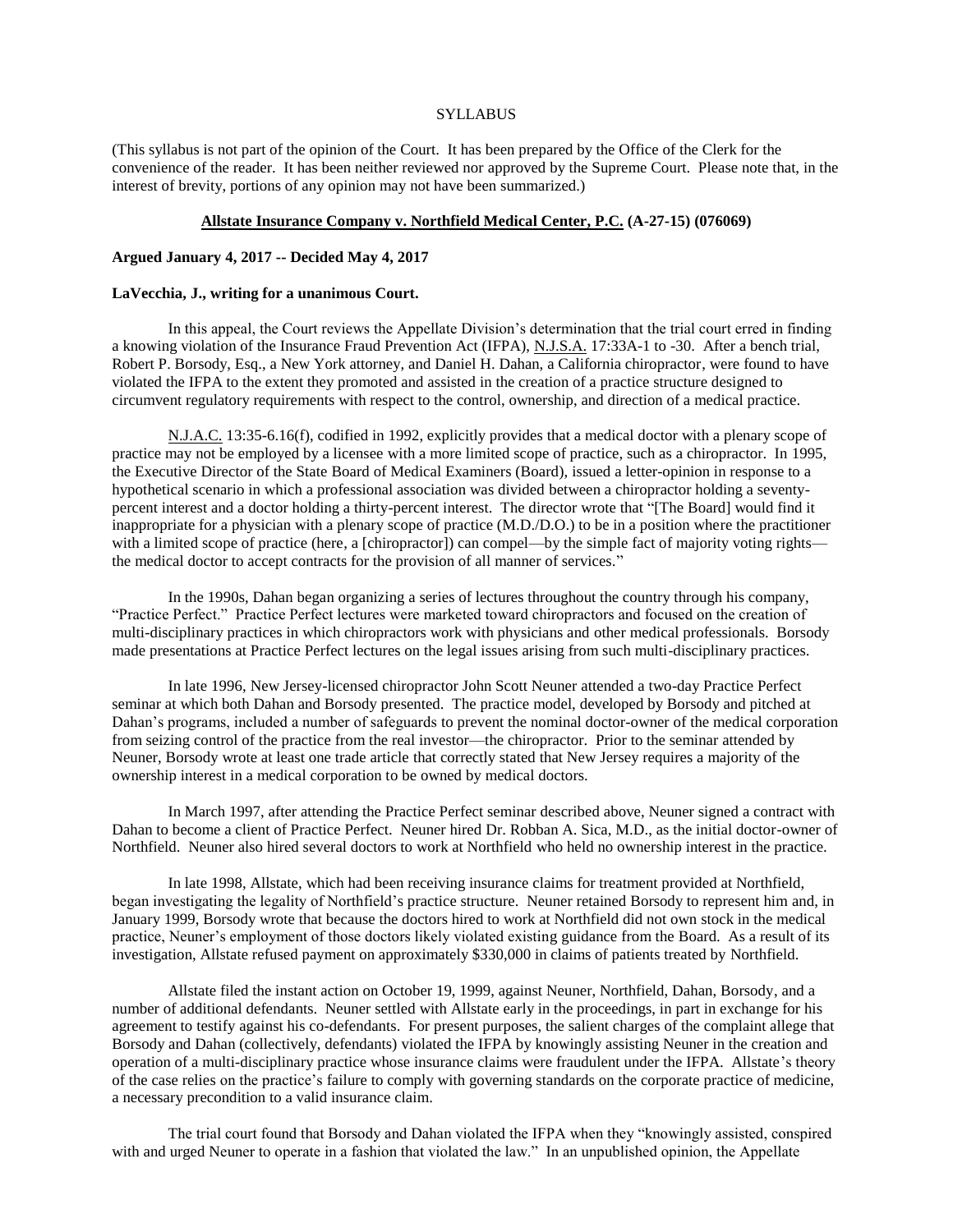Division reversed, concluding that the evidence did not support a finding that defendants knowingly violated the IFPA. The Court granted Allstate's petition for certification. 223 N.J. 555 (2015).

**HELD:** Defendants extensively promoted a professional practice structure that a fact-finder could reasonably conclude was little more than a sham intended to evade well-established prohibitions and restrictions governing ownership and control of a medical practice by a non-doctor. In light of the broad anti-fraud liability imposed under the IFPA, holding defendants responsible for promoting and assisting in the formation of an ineligible medical practice was not a novel or unanticipated application of the statute. The trial court correctly applied a plain-language understanding of "knowing," and its finding of a knowing violation of the IFPA is amply supported in this record.

1. N.J.S.A. 17:33A-4(b) instructs that "[a] person or practitioner violates [the IFPA] if he knowingly assists, conspires with, or urges any person or practitioner to violate any of the provisions of this act." Defendants were found to have knowingly assisted or conspired with Neuner in violating the IFPA by promoting and helping Neuner with the construction of an impermissible professional practice structure that enabled the chiropractor to benefit from proceeds derived from his submission of medical claims for reimbursement, in violation of N.J.S.A. 17:33A-4(a), (c). Proof of such violation need only be found to exist based on a preponderance of the evidence. (pp. 24-26)

2. This is not a criminal case. The trial court rightly did not import aspects of a "knowing" mens rea from the Criminal Code into the civil liability section of the IFPA at issue. Rather, the court correctly applied a plainlanguage understanding of "knowing," which is well understood to be an awareness or knowledge of the illegality of one's act. That knowledge need not come from a prior decision holding that the precise conduct at issue gives rise to a violation of a legal requirement. There is ample precedent supporting the proposition that a party's knowledge as to the falsity or illegality of his conduct may be inferred from the surrounding factual circumstances. (pp. 26-35)

3. Defendants claim that they could not have knowingly violated the IFPA because it was not clear that compliance with practice-structure regulations was "material" to insurance submissions. The Court does not accept that a reasonable actor would not have known that compliance with the regulatory provisions governing the organization, supervision, and control of a medical practice was material to an insurance submission by that medical practice. Health care services are highly regulated. One cannot claim, or feign, ignorance of those regulatory requirements and restrictions until there is an express command applicable to a precise set of facts. (pp. 35-38)

4. The Court reviews the regulatory requirements in place governing the lawful structures for medical practices when Borsody and Dahan promoted their practice model and notes that the 1995 letter makes plain that the Board would allow no subterfuge to shield the existence of a real or potential corrupting influence that could be exercised by a management company or by a professional association where a licensee with a lesser scope of practice, like a chiropractor, could actually wield control over the practice of medicine by a plenary licensee. (pp. 38-40)

5. Based on the regulations in effect at the time and the testimony at trial, the trial court here could reasonably conclude that Borsody, as well as Dahan, knew of the regulatory requirements at issue, promoted a practice scheme specifically designed to circumvent those requirements while appearing compliant, and therefore knowingly assisted in the provision of services, the foreseeable result of which was the submission of invalid and misleading claims under the IFPA. The documents and structure promoted and designed by defendants accomplished what the regulations sought to avoid. They placed control over the medical practice in the hands of a chiropractor, subjecting plenary licensees to his effective control. The lengths that defendants went to in shielding the true controller of this practice from view undermine any basis for interfering with the trial court's assessment of the mixed question of fact and law that was presented to the court. (pp. 40-44)

The judgment of the Appellate Division is **REVERSED**. The case is **REMANDED** to the Appellate Division for proceedings consistent with this opinion.

# **CHIEF JUSTICE RABNER and JUSTICES PATTERSON, FERNANDEZ-VINA, SOLOMON, and TIMPONE join in JUSTICE LaVECCHIA's opinion. JUSTICE ALBIN did not participate.**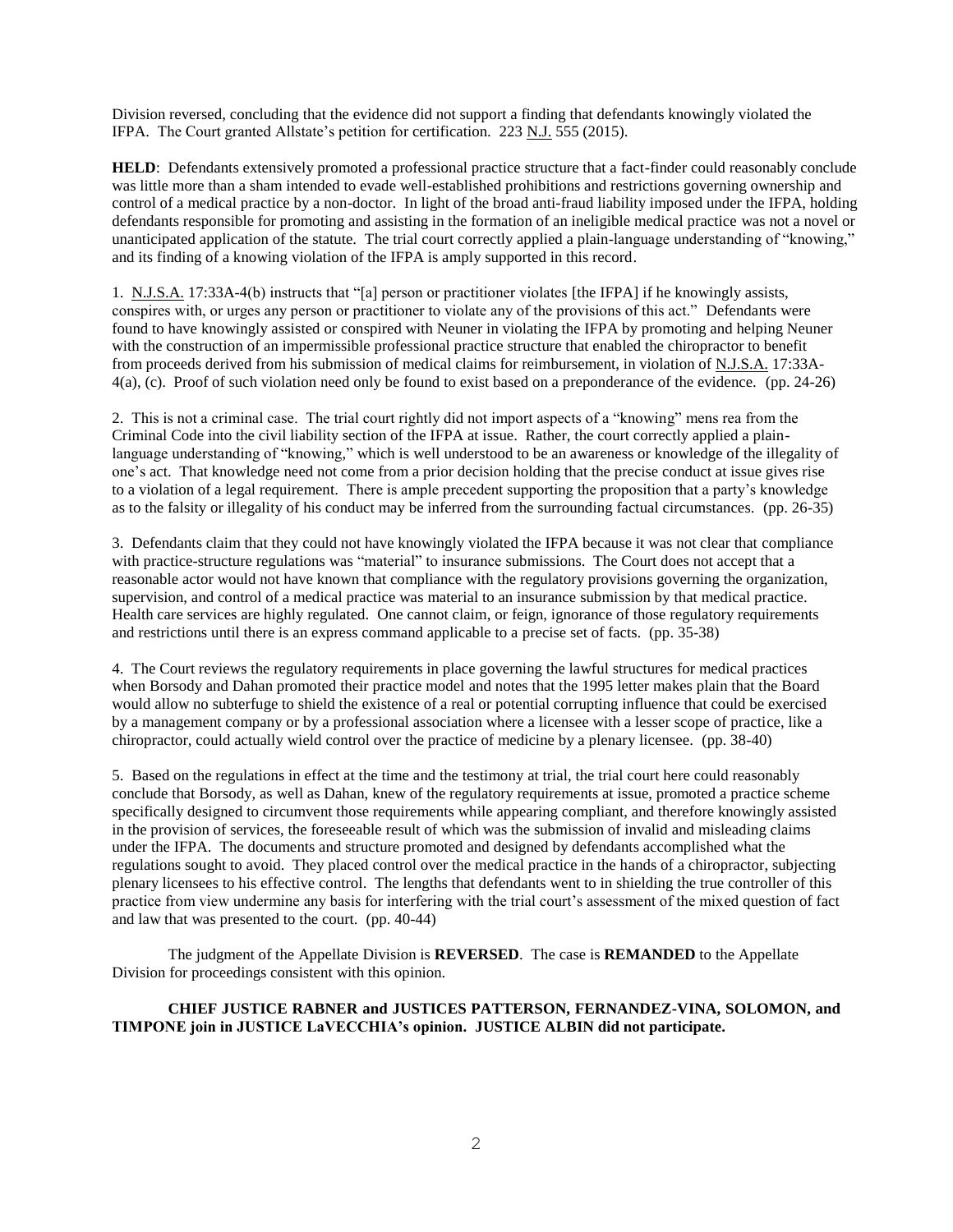SUPREME COURT OF NEW JERSEY A-27 September Term 2015 076069

ALLSTATE INSURANCE COMPANY, ALLSTATE INDEMNITY COMPANY, ALLSTATE NEW JERSEY INSURANCE COMPANY,

Plaintiffs-Appellants,

v.

NORTHFIELD MEDICAL CENTER, P.C.; ROBBAN ARIEL SICA, M.D.; SCOTT DAVID, D.O.; J. SCOTT NEUNER, D.C.; JSM MANAGEMENT COMPANY, INC.; TILTON CHIROPRACTIC CENTER, P.C.; TILTON CHIROPRACTIC CENTERS, SOUTH DIVISION, P.C.; ARNOLD BACARRO, M.D.; PANKAJ ANAND AGRAWAL, M.D. a/k/a "PANKAJ ANAND"; ALAN CARR, D.O.; VORRIE MACOM, M.D.; ALONSO V. CORREA, M.D.; ALONSO V. CORREA, M.D., P.C.; CORREA MEDICAL DIAGNOSTICS, P.C.; MEDICAL INNOVATIONS, INC.,

Defendants,

and

DANIEL H. DAHAN, D.C.; PRACTICE PERFECT; MEDICAL NEUROLOGICAL DIAGNOSTICS, INC.,

Defendants-Respondents,

and

ROBERT P. BORSODY, ESQ.,

Defendant-Respondent,

and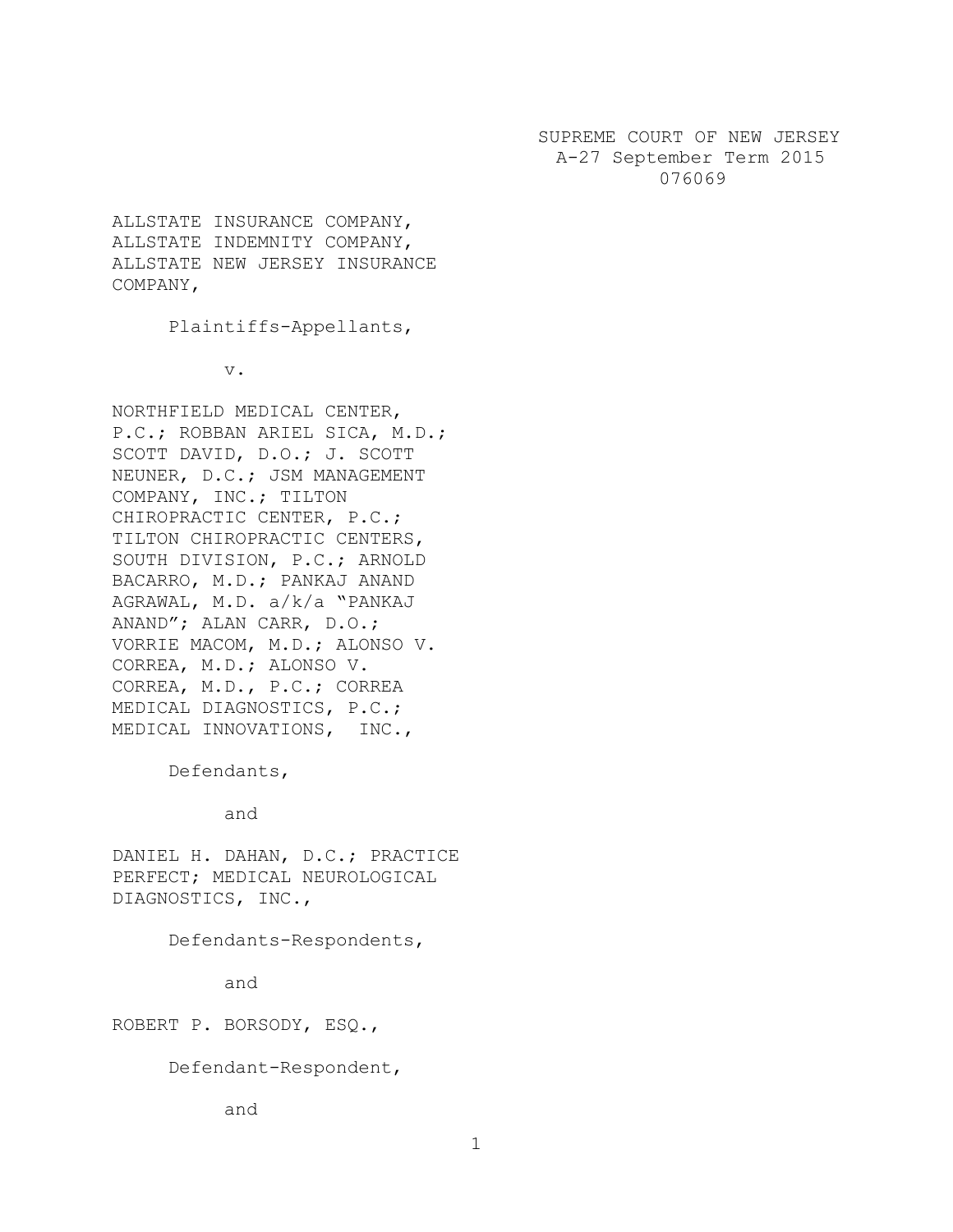AMERICAN ARBITRATION ASSOCIATION,

Defendant in Interest.

Argued January 4, 2017 – Decided May 4, 2017

On certification to the Superior Court, Appellate Division.

Thomas J. Hall argued the cause for appellants (McGill & Hall and Pashman Stein, attorneys; Mr. Hall and Michael S. Stein, on the briefs).

Lawrence S. Lustberg argued the cause for respondent Robert P. Borsody, Esq. (Gibbons, attorneys; Mr. Lustberg and Amanda B. Protess, on the briefs).

Christopher B. Turcotte argued the cause for respondents Daniel H. Dahan, D.C., Practice Perfect and Medical Neurological Diagnostics, Inc.

John Zen Jackson argued the cause for amici curiae Medical Society of New Jersey and the American Medical Association (McElroy, Deutsch, Mulvaney & Carpenter, attorneys).

Arthur Meisel submitted a brief on behalf of amicus curiae New Jersey Dental Association.

JUSTICE LaVECCHIA delivered the opinion of the Court.

Plaintiff Allstate Insurance Company (Allstate) filed a complaint alleging statutory claims of insurance fraud against defendants Robert P. Borsody, Esq., a New York attorney, and Daniel H. Dahan, a California chiropractor (collectively, defendants). After a bench trial, defendants were found to have violated the Insurance Fraud Prevention Act (IFPA), N.J.S.A.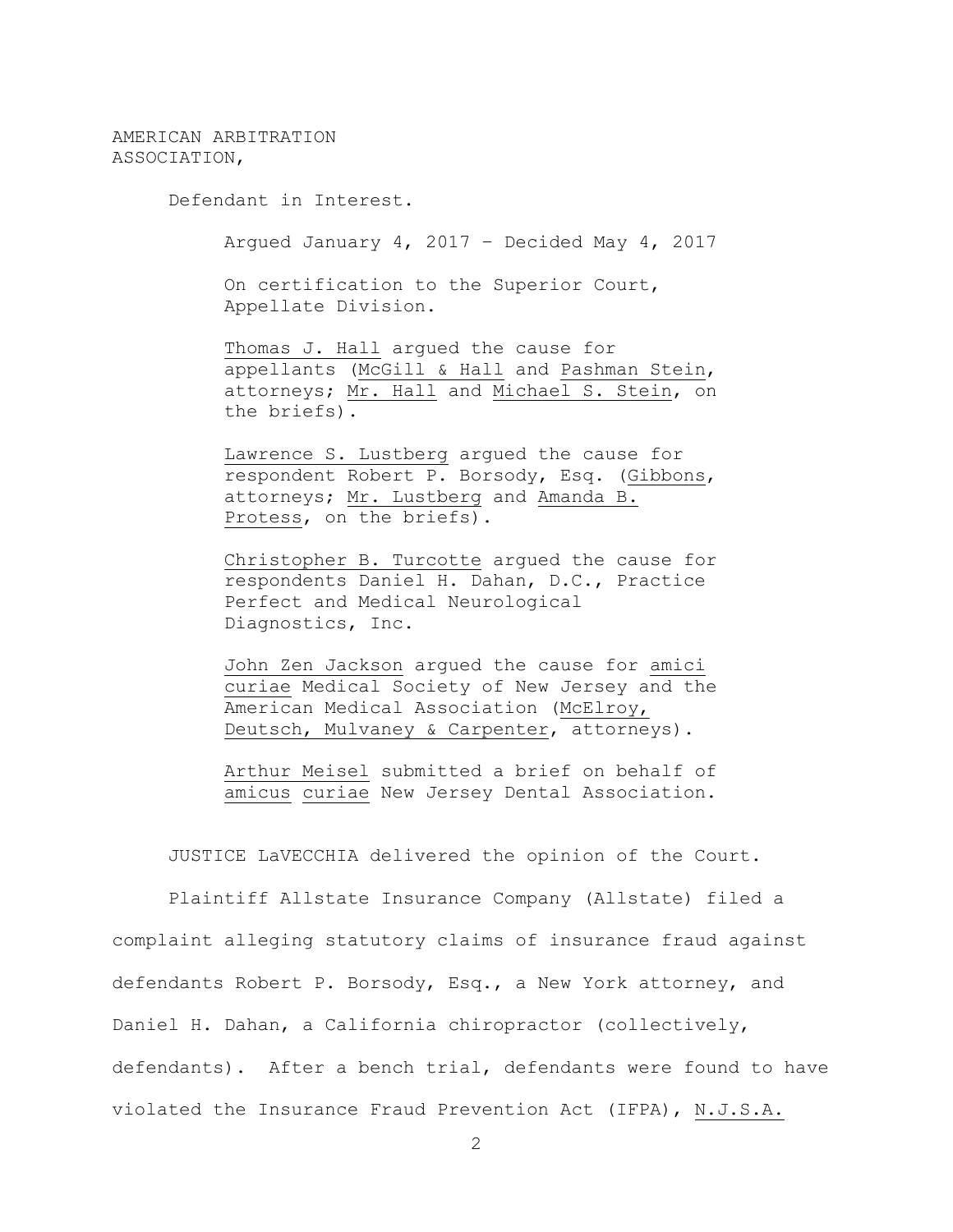17:33A-1 to -30, by assisting a New Jersey chiropractor in the late 1990s in the creation of an unlawful multi-disciplinary practice, which submitted medical insurance claims to Allstate. The trial court determined that Borsody and Dahan violated the IFPA to the extent they promoted and assisted in the creation of a practice structure that was designed to circumvent regulatory requirements with respect to the control, ownership, and direction of a medical practice.

The Appellate Division reversed that judgment. In doing so, the panel relied on defendants' arguments that Allstate had not established that defendants actually knew that their practice model violated regulatory requirements governing the lawful ownership and control of a medical practice, and that, even if evidence of such knowledge could be found in this record, Allstate had not established that defendants knew that a violation of those regulatory requirements could constitute insurance fraud under the provision of the IFPA that creates liability for one who "knowingly assists, conspires with, or urges any person or practitioner to violate any of the provisions of [the IFPA]." N.J.S.A. 17:33A-4(b). The Appellate Division concluded that the trial court erred in finding a knowing IFPA violation on the facts presented.

Allstate sought our review of that determination, and we now reverse.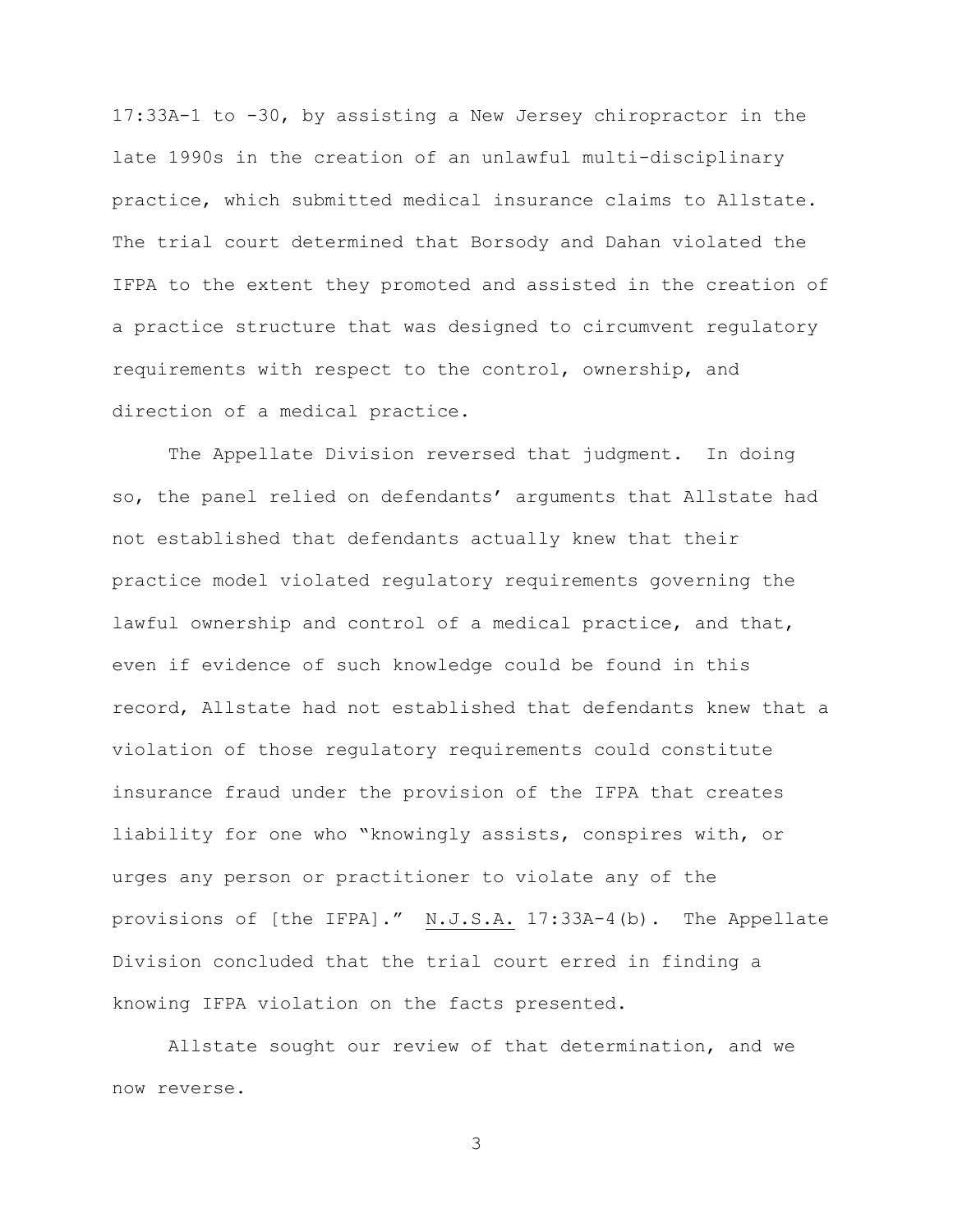Defendants extensively promoted a professional practice structure that a fact-finder could reasonably conclude was little more than a sham intended to evade well-established prohibitions and restrictions governing ownership and control of a medical practice by a non-doctor. Further, in light of the broad anti-fraud liability imposed under the IFPA, holding defendants responsible for promoting and assisting in the formation of an ineligible medical practice -- created for the obvious purpose of seeking reimbursement for medical care delivered by that practice -- was not a novel or unanticipated application of the statute. We conclude that the trial court's finding of a knowing violation of the IFPA is amply supported in this record, which contains compelling evidence demonstrating how the structure shielded from view its effective circumvention of regulatory rules.

For the reasons that follow, we reverse on the sole issue found to be determinative by the Appellate Division. Because there were other issues not reached by the panel, we remand to the Appellate Division to allow for their evaluation.

I.

Fair consideration of this matter necessitates, first and foremost, an understanding of the rules and requirements for ownership, control, and direction of a physician's practice.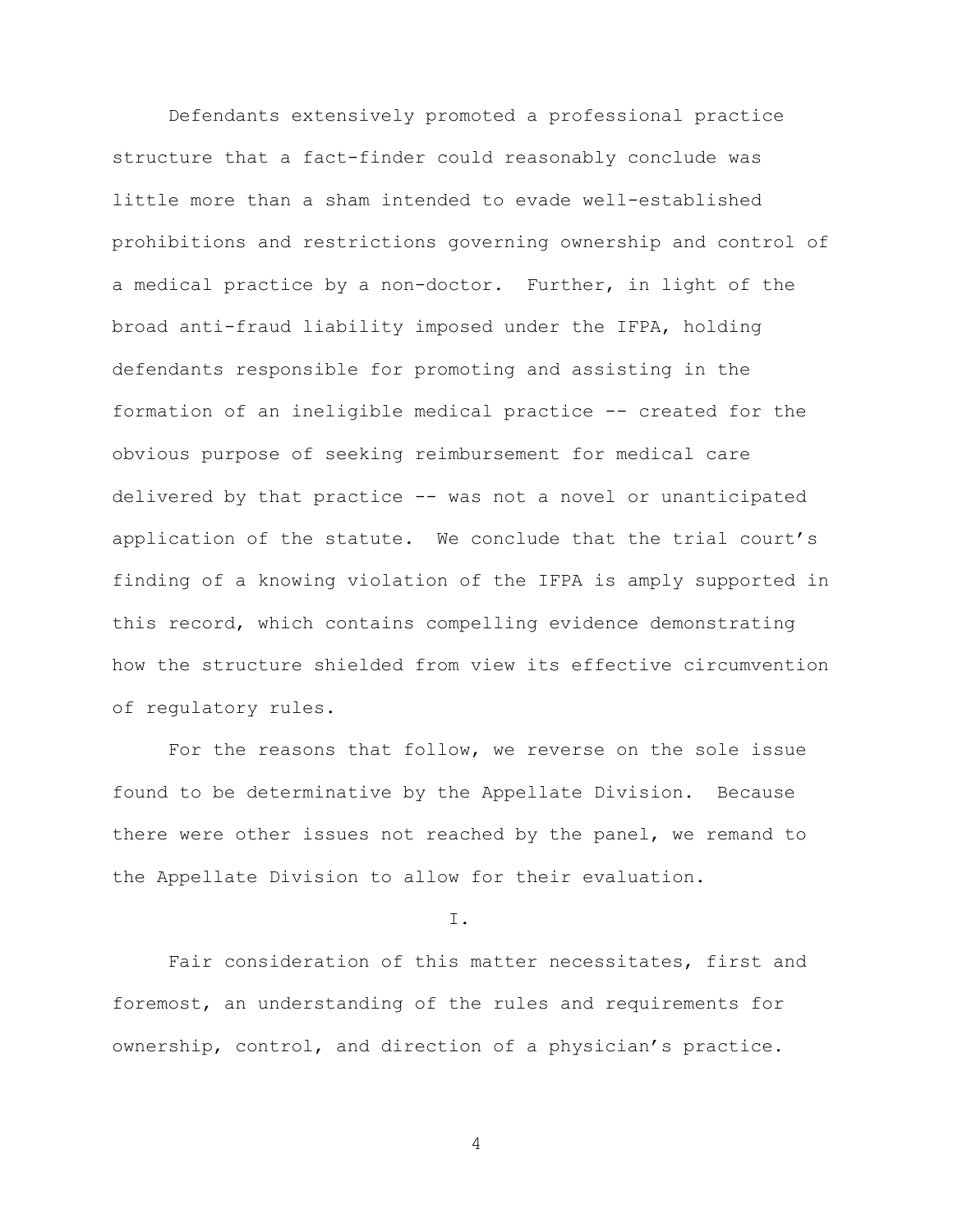Accordingly, before addressing the facts, we identify the requirements in place at the time relevant to this appeal.

## A.

The State Board of Medical Examiners (Board) -- the entity responsible for establishing standards for professional practice by licensed physicians -- has addressed the permissible types of professional practice forms. A regulation, adopted by the Board in 1992 and codified at N.J.A.C. 13:35-6.16, figures prominently in this matter.

With the codification of N.J.A.C. 13:35-6.16, the Board established limits on the corporate practice of medicine. Section 6.16(f) lists the appropriate types of private practices -- for example, solo practice, partnership, and medical corporation -- and explicitly provides that a medical doctor with a plenary scope of practice may not be employed by a licensee with a more limited scope of practice, such as a chiropractor. In directing the proper structure of a medical practice, the regulation provides that

> [a] practitioner may practice solo and/or may employ or otherwise remunerate other licensed practitioners to render professional services within the scope of practice of each employee's license, but which scope shall not exceed that of the employer's license. The practitioner may employ ancillary nonlicensed staff in accordance with Board rules, if any, and accepted standards of practice.

 $[N.J.A.C. 13:35-6.16(f)(1).]$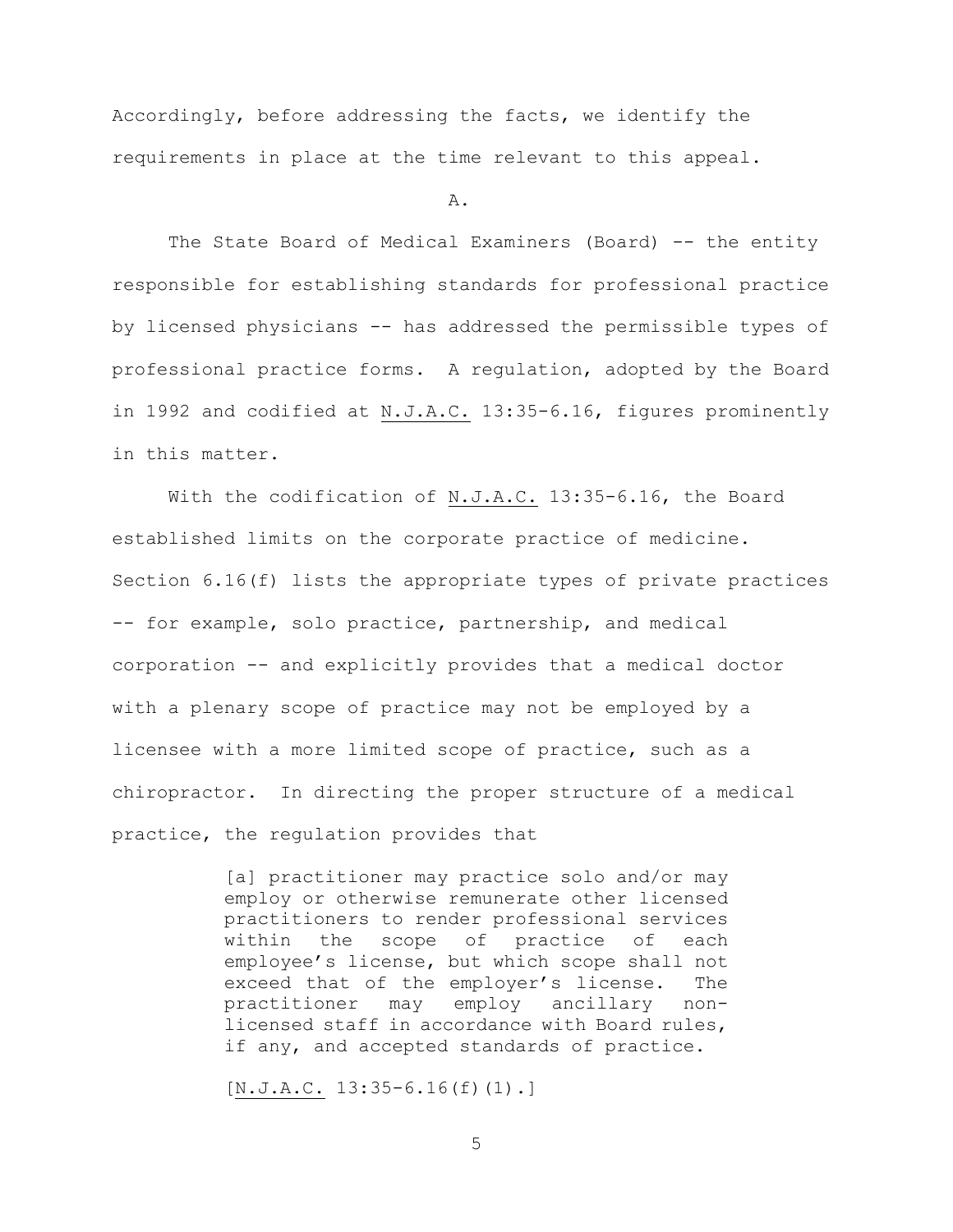## Subsection (f)(2) directs that

[a] practitioner may practice in a partnership, professional association, or limited liability company, but such entity shall be composed solely of health care professionals, each of whom is duly licensed or otherwise authorized to render the same or closely allied professional service within this State.

 $[N.J.A.C. 13:35-6.16(f)(2).]$ 

Next, subsection (f)(3) defines employment as "an ongoing associational relationship between a licensee and professional practitioner(s) or entity on the professional practice premises for the provision of professional services, whether the licensee is denominated as an employee or independent contractor, for any form of remuneration." N.J.A.C. 13:35-6.16(f)(3). Thereafter, subsection f(3)(i) provides that

> [a] practitioner may be employed, as so defined, within the scope of the practitioner's licensed practice and in circumstances where quality control of the employee's professional practice can be and is lawfully supervised and evaluated by the employing practitioner. Thus, a practitioner with a plenary license shall not be employed by a practitioner with a limited scope of license, nor shall a practitioner with a limited license be employed by a practitioner with a more limited form of limited license. By way of example, a physician with a plenary license may be employed by another plenary licensed physician, but an M.D. or D.O. may not be employed by a podiatrist (D.P.M.) or chiropractor (D.C.) or midwife or certified nurse midwife (R.M., C.N.M.). A podiatrist may not employ a chiropractor. This section shall not preclude any licensee from employing licensed personnel such as nurses, x-ray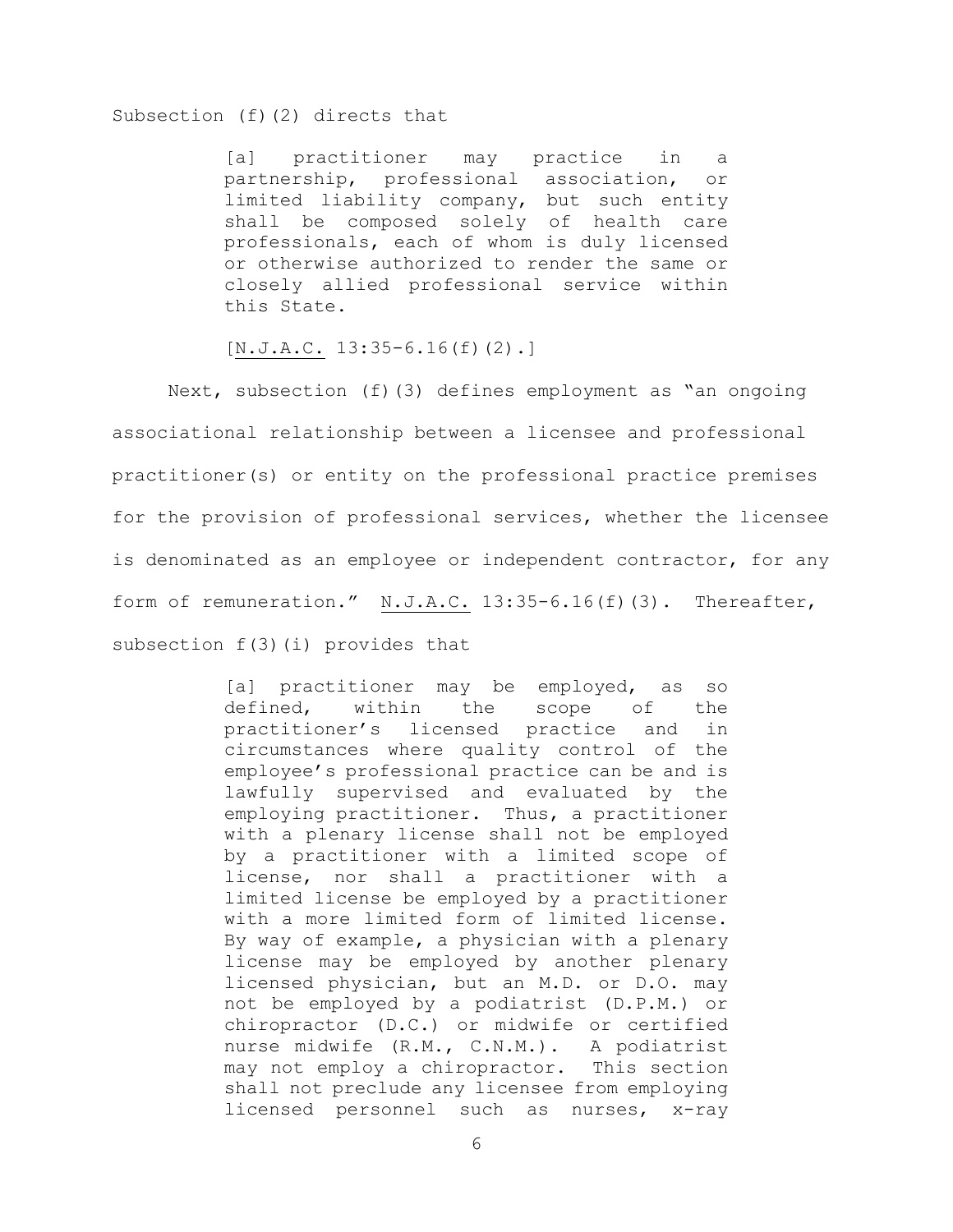technologists, physical therapists, ophthalmic dispensers and ophthalmic technicians, etc., as appropriate to the primary practice of the employer.

 $[N.J.A.C. 13:35-6.16(f)(3)(i).]$ 

In addition to the above-mentioned parts of section 6.16, N.J.A.C. 13:35-6.17 bears noting, specifically subsections (h) and (i), which permit administrative contracts between a management company and a professional practice. The permissibility of a medical practice's use of a management company was also addressed, to an extent, in a 1983 Appellate Division decision.

In Women's Medical Center v. Finley, the Appellate Division considered whether three obstetrics and gynecological practices that were performing on-site abortions were subject to the Health Care Facilities Planning Act, N.J.S.A. 26:2H-1 to -26, or instead were exempt as a "private practice," a term not defined under that Act. 192 N.J. Super. 44 (App. Div. 1983), certif. denied, 96 N.J. 279 (1984). The Appellate Division held that medical practices contracting with outside management companies "for the provision of a full range of non-professional office management services" were properly considered private medical practices under New Jersey regulatory law. Id. at 48. Anticipating the importance of physician control over the practice, the panel reasoned that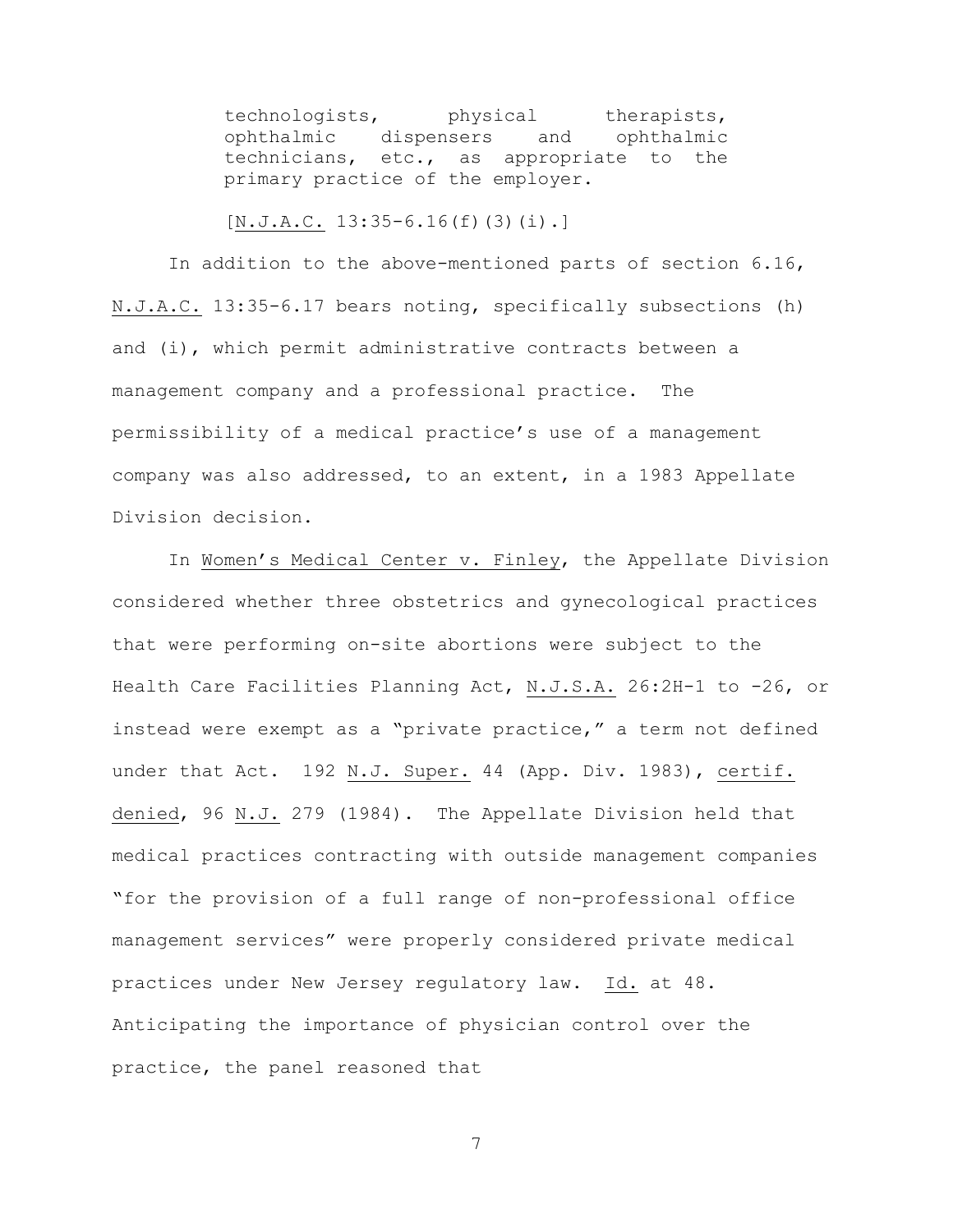[i]f the manner of [the services'] performance does not impinge upon the ordinary patientprivate physician relationship and does not impinge upon professional control by the physicians of the medical practice and does not affect the essential character and commonly understood attributes of private practice, then it is evident that the "inhouse" versus "out-of-house" business and administrative management of the practice has no fundamental impact on the . . . delivery of health care services.

[Id. at 58.]

#### B.

In addition to the administrative regulations governing the subject of ownership and control of a physician's medical practice, there are also other forms of guidance issued for the benefit of members of the public and regulated entities. Consistent with its administrative responsibility for licensure and oversight of the practice of medicine, the Board has on several occasions issued informal guidance in response to inquiries on the propriety of particular practice arrangements. The following informal opinions bear on the dispute at hand.

On November 16, 1995, the Board's Executive Director, Kevin B. Earle, issued an extensive letter-opinion in response to a hypothetical scenario in which a professional association was divided between a chiropractor holding a seventy-percent interest and a doctor holding a thirty-percent interest. It is the most comprehensive letter-opinion issued on the subjects involved in this appeal. In that letter-opinion (hereinafter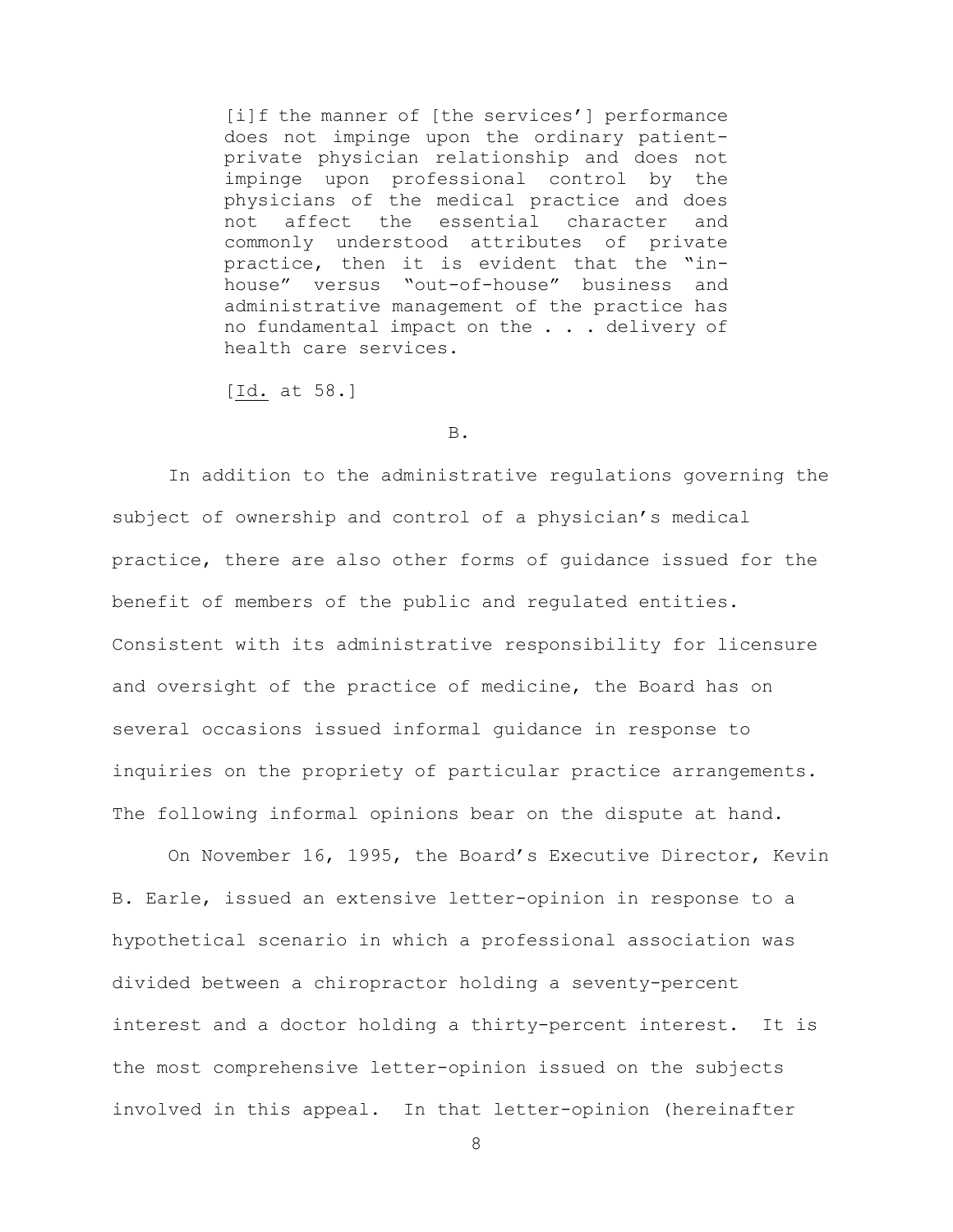"Earle I"), the director noted that the Board had not "had occasion to consider a specific shareholder arrangement involving unequal ownership within a practice." However, Director Earle wrote that, in the context suggested by the inquiry, the Board "would find that division especially questionable and inappropriate." Because of its importance, we quote the explanation in full:

> [The Board] would find it inappropriate for a physician with a plenary scope of practice (M.D./D.O.) to be in a position where the practitioner with a limited scope of practice (here, a [chiropractor]) can compel -- by the simple fact of majority voting rights -- the medical doctor to accept contracts for the provision of all manner of services to the Professional Association. The potential for override of the physician's professional judgment, as well as the determination as to how the practice shall be conducted, is deemed to be even more inappropriate where the management company itself is wholly owned by the 70% shareholder of the Professional Association who is a limited licensee.

> Further, your scenario appears to contemplate that other physicians shall be hired by the Professional Association. Current Board  $[R]$ ule N.J.A.C.  $13:35-6.16(f)(3)(i)$ specifically prohibits the hiring of a plenary licensed physician by a limited licensed practitioner. While we recognize that it is nominally the Professional Association which is the "employer" rather than the chiropractor, for our purposes that would be a distinction without a difference. For that quality control reason, the Board has always held that a multi-disciplinary practice cannot employ physicians who are not themselves shareholders in the practice.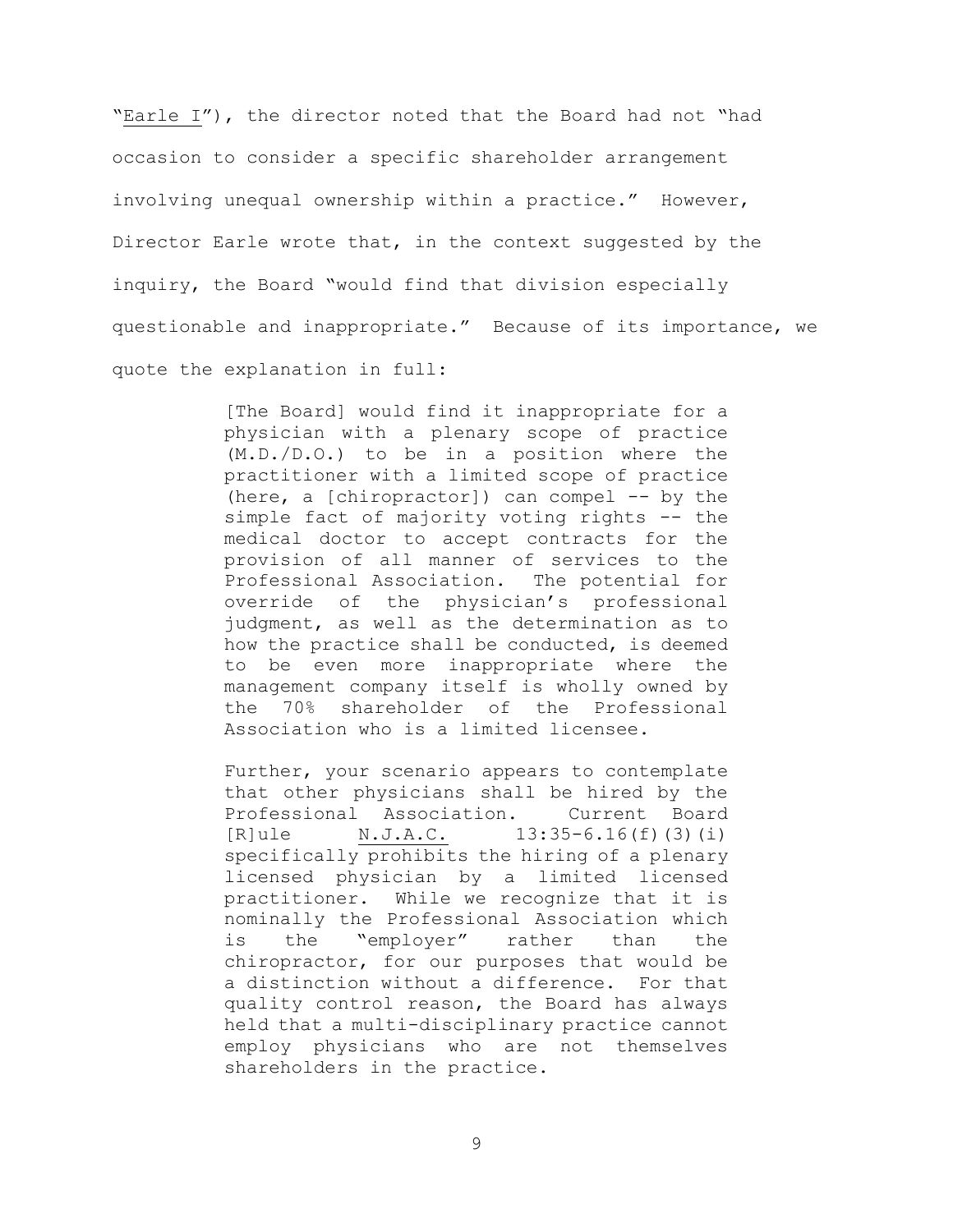You have also indicated that the other licensed professionals who would be employed by this Professional Association would not necessarily be under the supervision of the medical doctor/Medical Director. We find this to be inappropriate. Employees of any form of professional practice, whether independently licensed or not, are expected to remain under the general supervision of the employer, including a Medical Director, if any. See Board [R]ule N.J.A.C. 13:35-6.16(b), (d) and  $(e)$ .

Earle I also touches on administrative contracts between the proposed practice and management company, noting that, although "N.J.A.C. 13:35-6.17(h) and (i) specifically permit[]" administrative contracts between a management company and a professional practice, the Board nevertheless "expects that a licensee shall retain the right to terminate any such contract for legally permissible reasons including for cause." Summarizing the advice on such arrangements, Earle I states that the Board would find it "highly imprudent for a physician (through the Professional Association) to enter into a contract with the same management company which also leases space and equipment and provides administrative services" because (1) "the physician would be subject to coercive influences including foreseeable total disruption of an ongoing professional practice if the physician later sought to cease using the management company to provide any of those individual services"; and (2) "termination might well be impossible because of the 70% ownership in the Professional Association of the person who also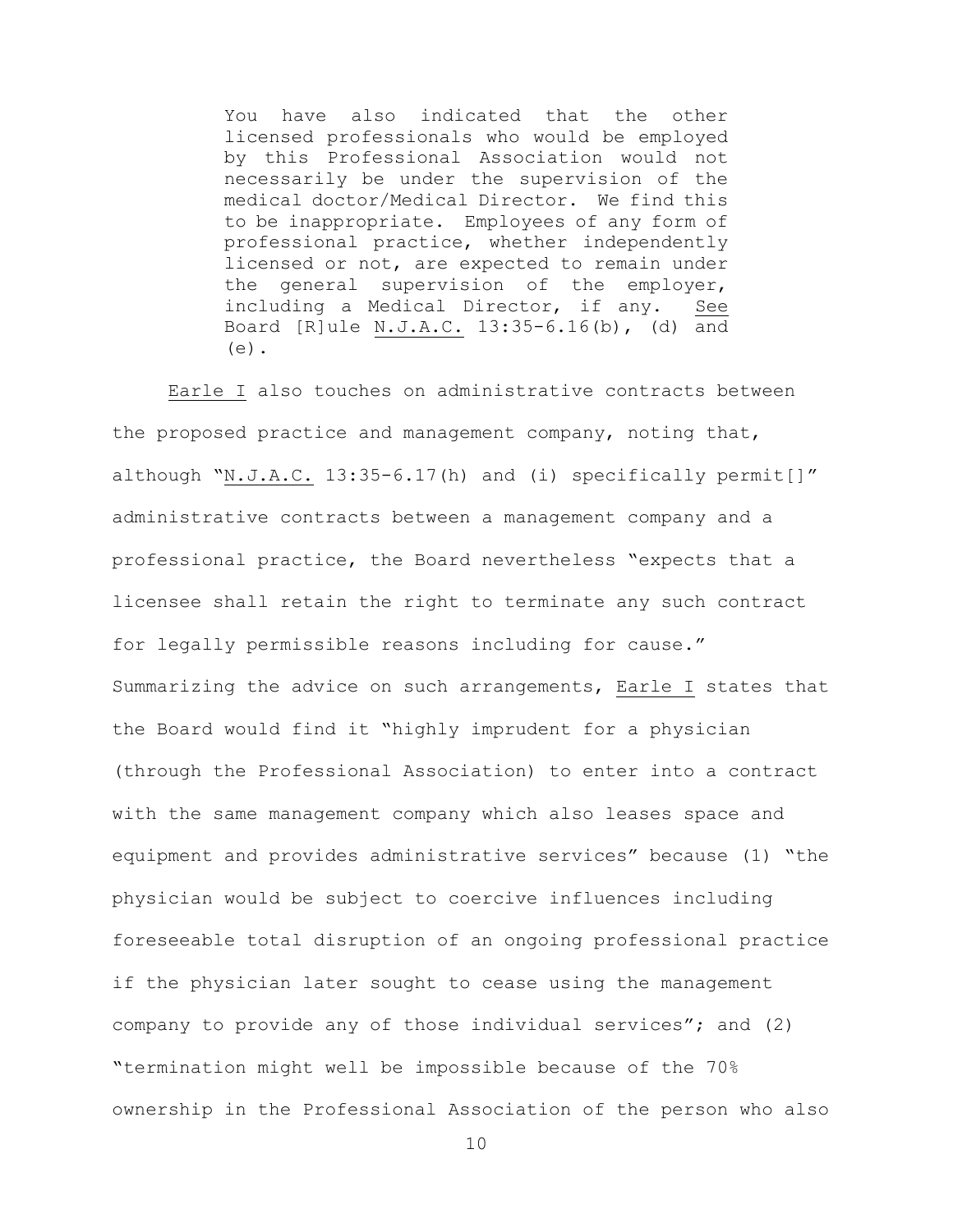owns the management company." The Earle I advisory letter underscored the need to neuter any coercive influences by cautioning that, at a minimum, "each such contract should be separate and without any interlocking features."

Finally, the Earle I letter addressed a proposal to allow the management company to make above-market-rate loans to the practice, calling that proposal particularly concerning to the Board because it created "a clear potential to adversely affect the professional judgment of the minority shareholder in numerous ways." The Earle I document added that designating the minority shareholder physician as the Medical Director "cannot save the scenario from the potential abuse and coercion inherent in the various circumstances described."

A few weeks before the incorporation of the disputed practice at issue here, Director Earle issued a second advisory letter (hereinafter "Earle II") on April 28, 1997, confirming the opinion-seeker's interpretation "that a medical doctor and a chiropractor [may] form a professional corporation and both may own shares in such a corporation," but that the medical doctor, as the licensee with a plenary scope of practice, must own a majority of the stock in the corporation.

After the incorporation of the practice involved in this appeal, another advisory letter touching on the topic at hand was written on June 11, 1997, by a Deputy Attorney General in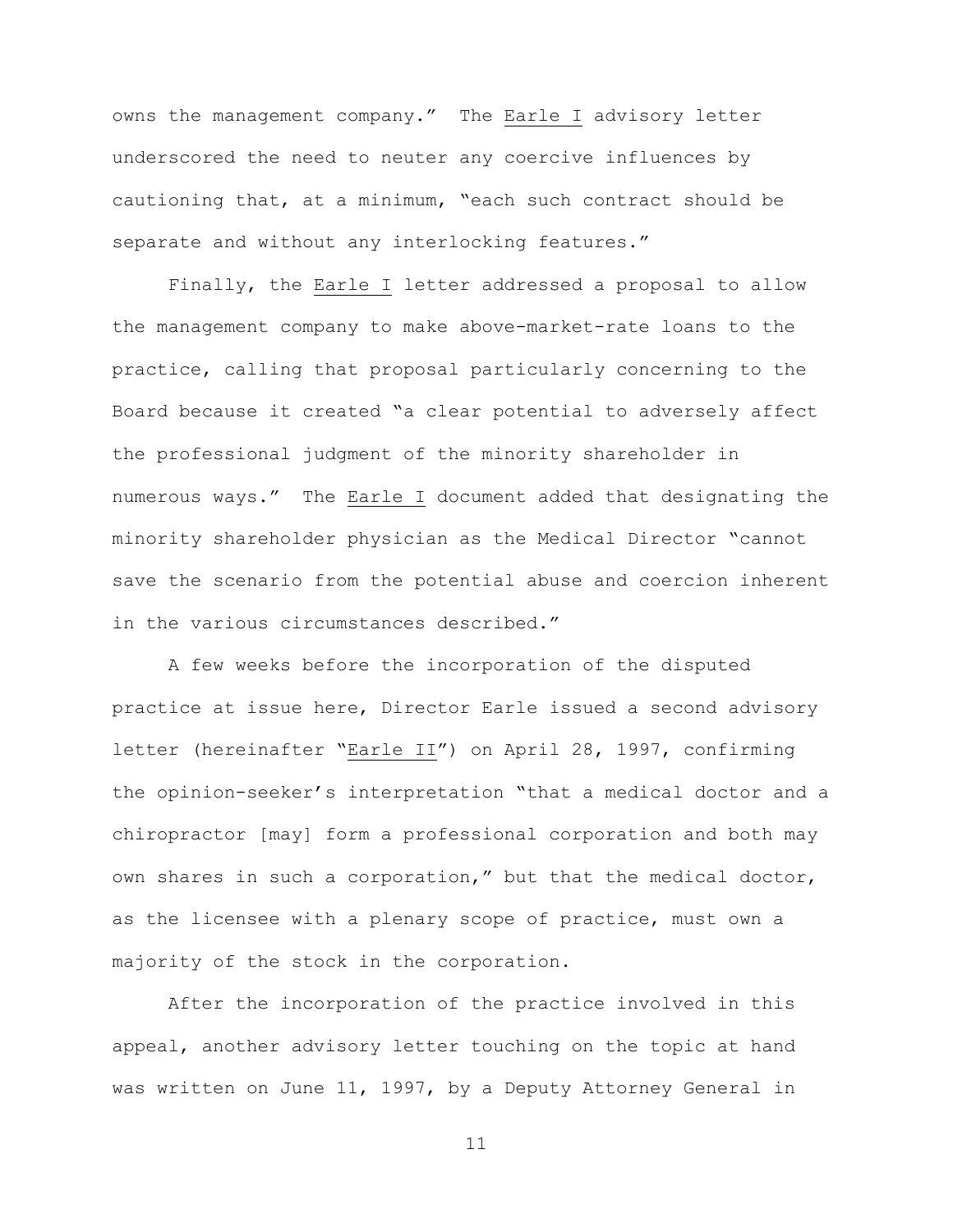her capacity as a counsel to the Board. That letter stated that a chiropractor and a medical doctor may join their practices in a professional corporation, but that "it is important to note that the licensees must maintain professional discretion of their judgment in the rendering of professional services." The letter also noted that "[t]here is no statutory or regulatory provision requiring that the licensee with the greater scope of practice hold a majority of the stock in the professional corporation."

With that state regulatory background in mind, we turn to the record in this matter.

# II.

## A.

Defendants' appeal comes to us on the basis of a completed bench trial. The backdrop to this matter involves actions taken by a New Jersey-licensed chiropractor, John Scott Neuner. Neuner testified in the trial of the IFPA complaint filed by Allstate against the multi-disciplinary practice that he had incorporated as Northfield Medical Center (Northfield), as well as the various other professional entities and persons named as defendants. To set the stage for the issue determined to be dispositive by the Appellate Division, we begin by summarizing how Neuner and the two defendants came into contact with one another, leading to the incorporation of Northfield and how it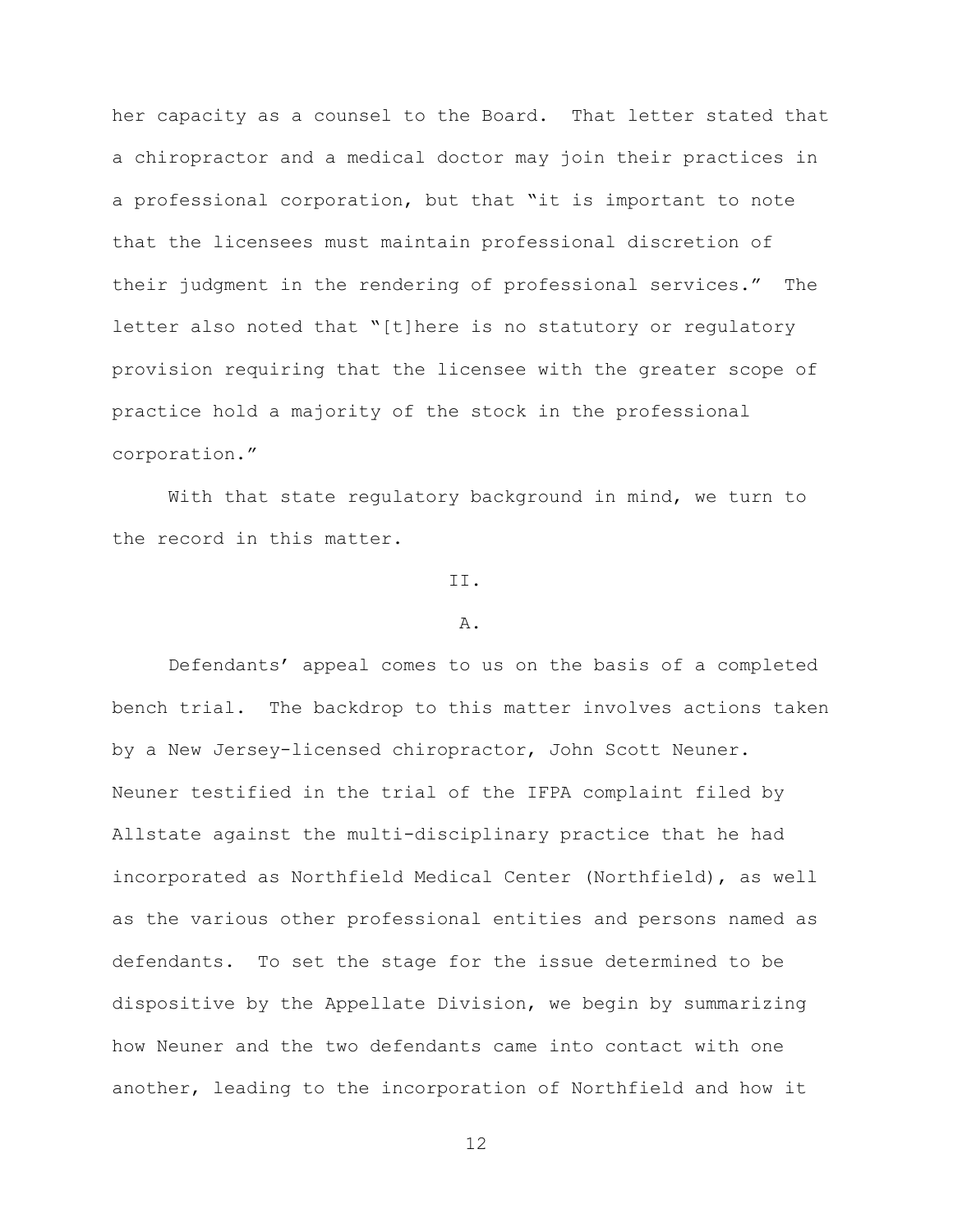was structured and operated. We recite the facts giving due respect to the trial court's findings of fact, which incorporated credibility determinations.

1.

In the 1990s, Dahan, a chiropractor licensed in California, began organizing a series of lectures throughout the country through his company, "Practice Perfect." Practice Perfect lectures were marketed toward chiropractors and focused on the creation of multi-disciplinary practices in which chiropractors work with physicians and other medical professionals. Borsody, a New York-based healthcare attorney, made presentations at Practice Perfect lectures on the legal issues arising from such multi-disciplinary practices.

In late 1996, Neuner attended a two-day Practice Perfect seminar at which both Dahan and Borsody presented. According to Neuner, Borsody explained that a chiropractor may not own a majority interest in a medical practice, may not split fees with a doctor, and must refrain from self-referrals and kickbacks. Borsody proposed a model form of practice that he had developed for a multi-disciplinary center, which allowed an investing chiropractor to retain control of the finances of a medical practice. Borsody's practice model relied on a series of contracts between a management company owned by the investing chiropractor and a separate medical corporation owned by a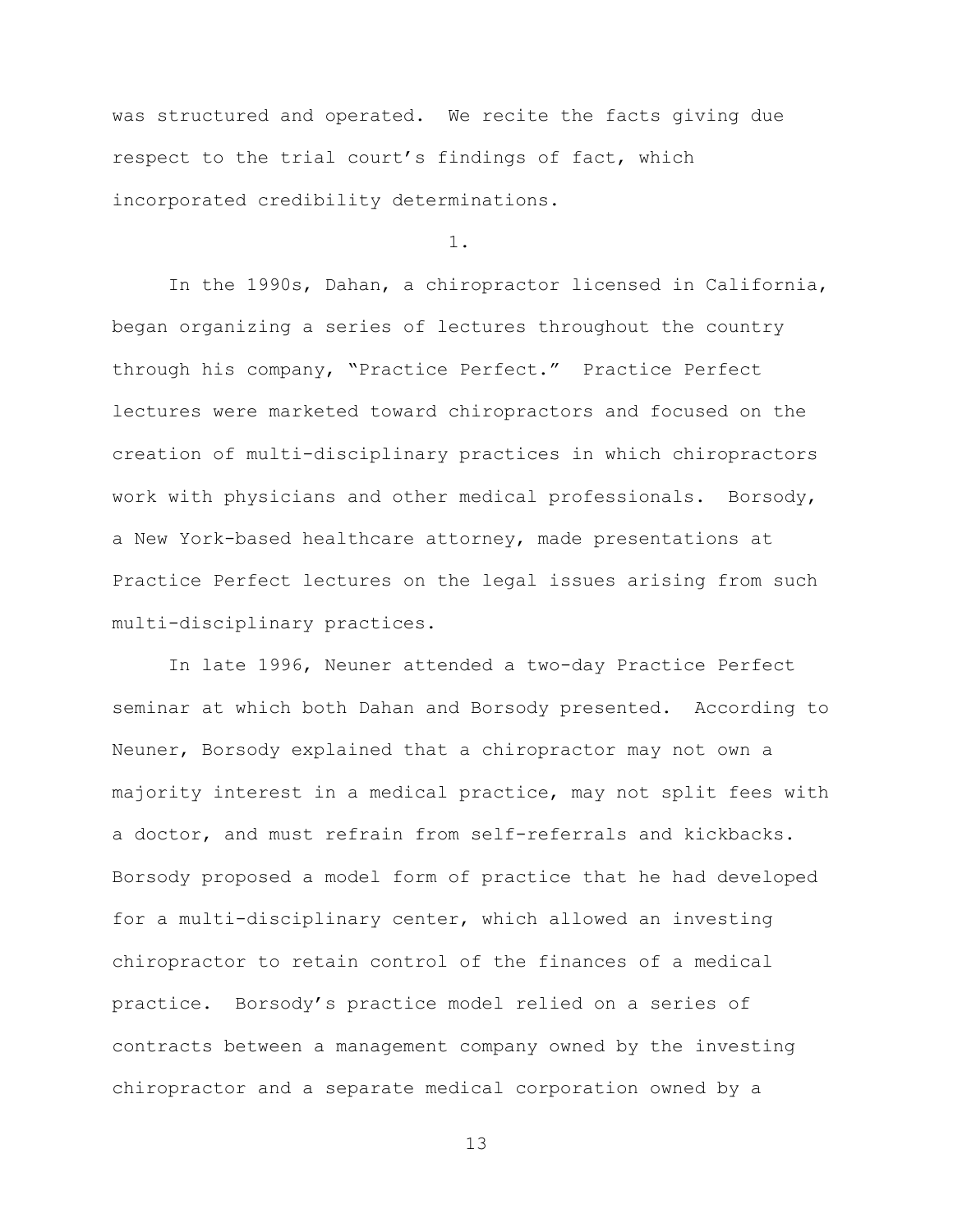doctor. The stated goal of the interconnected contracts was to protect the chiropractor's financial investment in the medical practice.

Borsody's model included three key types of contracts: (1) space rental leases, (2) equipment leases, and (3) management contracts. The overarching purpose of each of those contracts was to allow the chiropractor-owned management company to extract profits from and maintain control over the affiliated medical corporation. Borsody explained that a majority of the stock in the medical corporation should be owned by a medical doctor, but he clarified that this doctor need not participate in the day-to-day treatment of patients. Separately, other doctors would be employed by the medical corporation to see and treat patients. All profits from the endeavor would be paid to the management company, which would be owned by the chiropractor, in exchange for the provision of management services, leased space, and leased equipment.

The practice model, developed by Borsody and pitched at Dahan's programs, included a number of safeguards to ensure continued control of the practice by the chiropractor-manager. First, the doctor designated as the owner of the medical corporation would be asked to sign an undated resignation letter. Second, the doctor would be asked to sign an undated "AFFIDAVIT OF NON ISSUED OR LOST CERTIFICATE," bearing an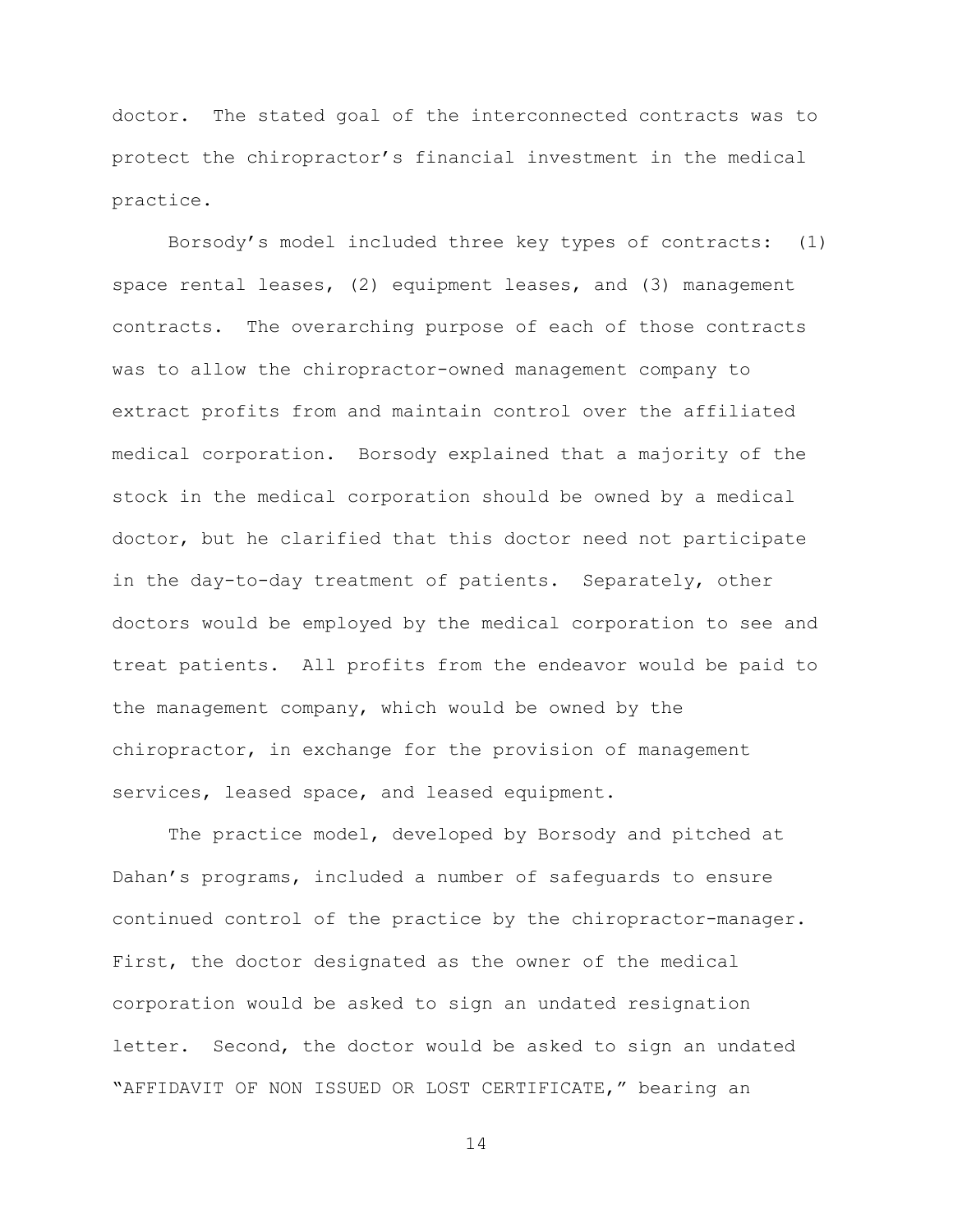unexecuted notary attestation for the doctor's signature and the date. Through those two documents, the chiropractor could, if necessary, remove the doctor from his or her position and have it appear that the controlling interest in stock certificates previously held by the doctor was being transferred from the departing physician to another physician.1 Third, Borsody told lecture participants that the leases between the management company and the medical corporation should include a "break fee" of \$100,000 to penalize the medical practice's doctor-owner for breaking the lease. That combination of measures was intended to prevent the nominal doctor-owner of the medical corporation from seizing control of the practice from the real investor - the chiropractor.

In addition to hearing Neuner's description of the information conveyed at the lecture on how the practice structure was designed to operate and hearing a tape from another Practice Perfect seminar -- described by Neuner as "substantially" the same in its content -- the trial court also admitted into the record a descriptive article authored by Borsody. Specifically, prior to the seminar attended by Neuner, Borsody wrote at least one trade article discussing the law of

L,

<sup>1</sup> That "AFFIDAVIT OF NON ISSUED OR LOST CERTIFICATE" enabled the chiropractor to maintain control and never be forced to trust the removed doctor to actually transfer to another doctor stock that either was never issued or purportedly was lost.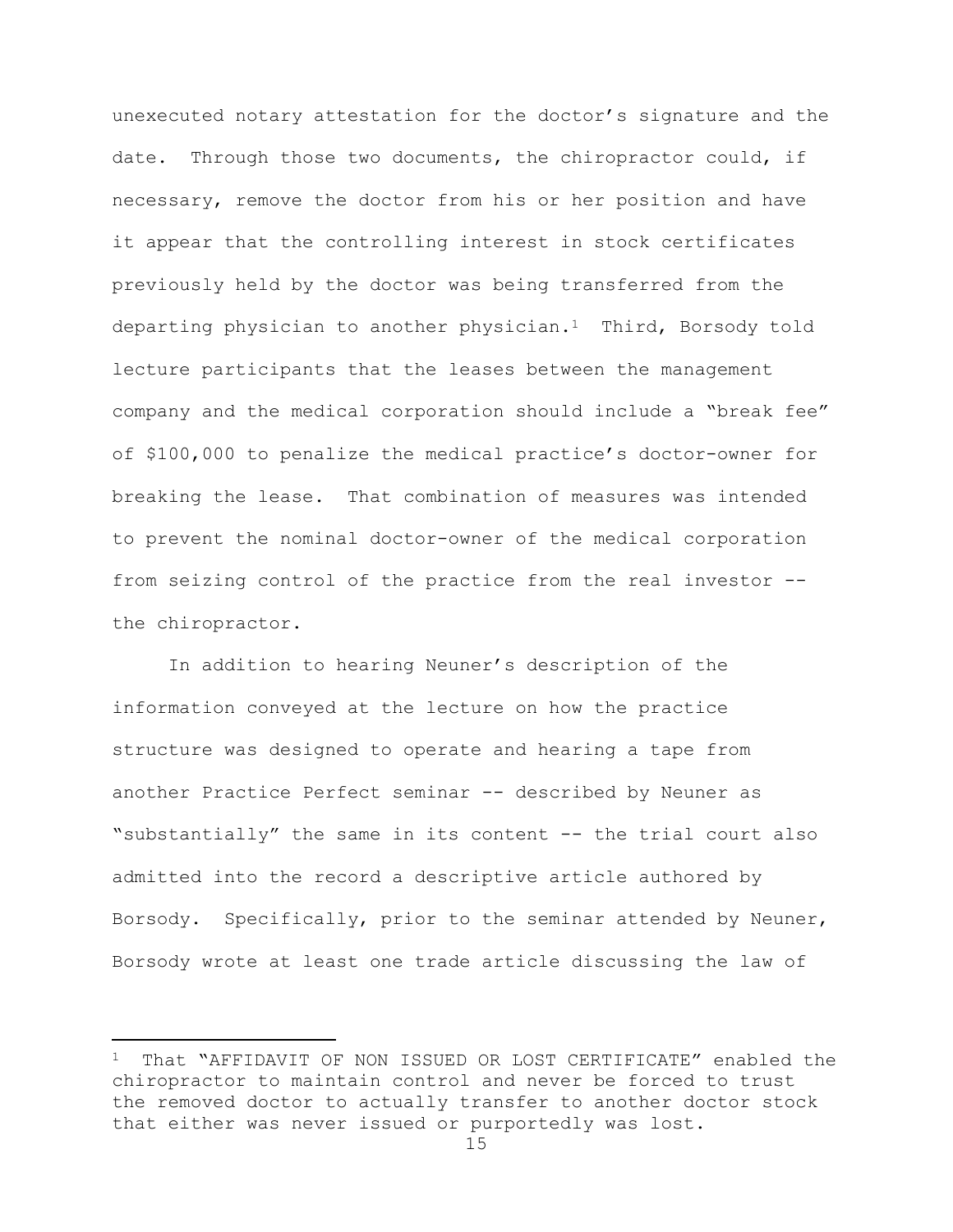multi-disciplinary practices, including the legal requirements for ownership. That article, which the trial court had before it, correctly stated that New Jersey requires a majority of the ownership interest in a medical corporation to be owned by medical doctors. Borsody stated in the article that this rule is in place because non-doctor ownership "would risk interference with clinical decisions of [doctors] employed in those practices." Addressing the contractual relationships between practices and outside management companies, Borsody wrote that courts have "smile[d] upon contracts which make clearly nonprofessional services available on an arms-length basis" and  $\lceil f \rceil$  rowned upon . . . contracts that show excessive control over the corporate activities of the [practice] (e.g., the right to replace the shareholder); that show control over hiring, firing and disciplining of employed [doctors]; and that have excessive control over financial affairs of the [practice]." Borsody's article warned that concentration of nonprofessional services in a management company, and inclusion of those "frowned upon" contractual provisions, would be "fraught with peril."

# 2.

On March 28, 1997, after attending the Practice Perfect seminar described above, Neuner signed a contract with Dahan to become a client of Practice Perfect. Neuner spoke with Borsody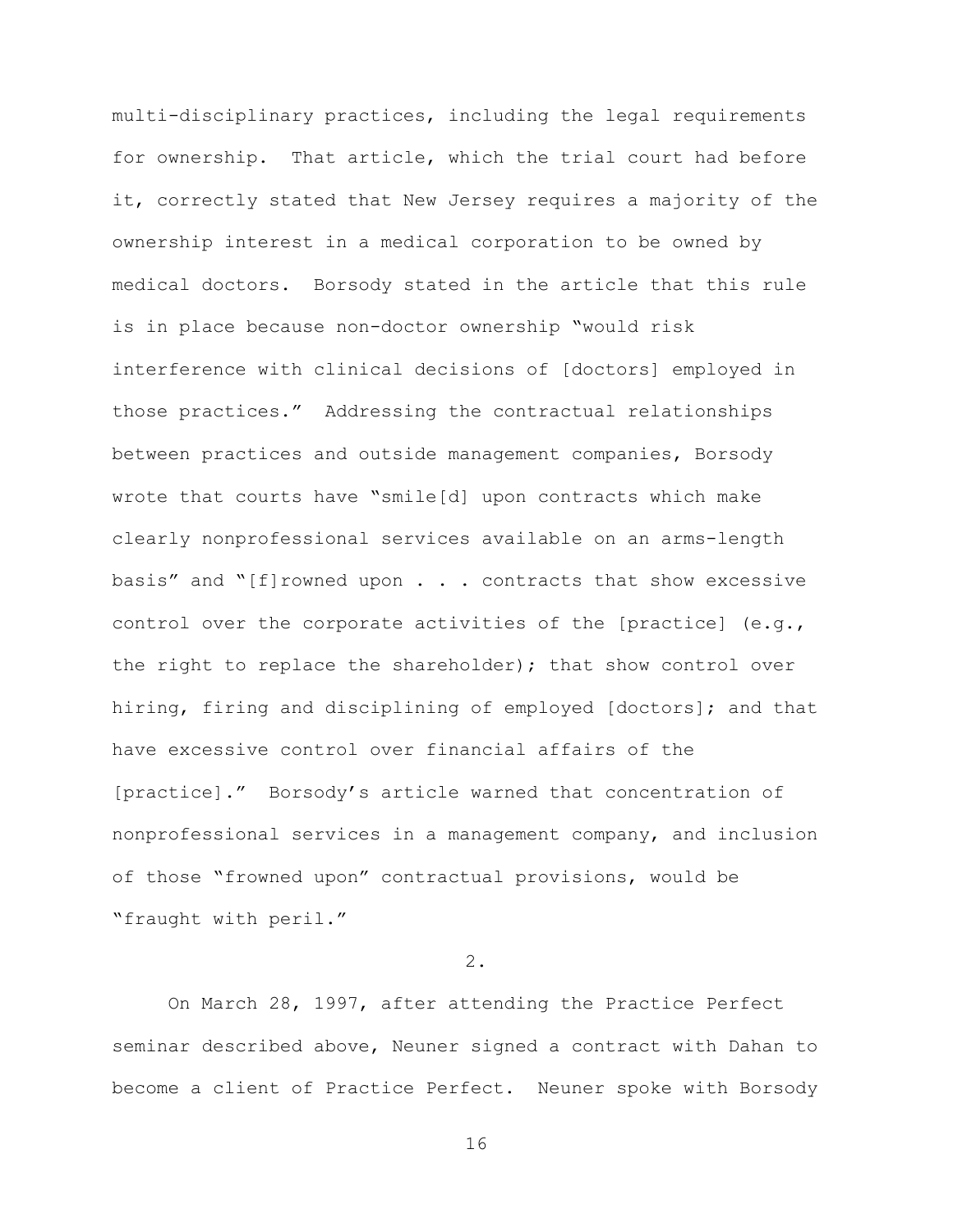about establishing a medical corporation and management company as had been described. He learned that Borsody's fee to set up a multi-disciplinary practice would be about \$9000. When Neuner relayed that fee information to Dahan, the latter called the fee "outrageous" and provided Neuner with a phone number that he could call to obtain form documents for the creation of the necessary entities. Neuner ultimately paid \$2600 for those form documents. Unbeknownst to Neuner, the source of those documents was a separate firm owned by Dahan that was reproducing and distributing contracts previously drafted by Borsody, without Borsody's knowledge or permission. Neuner used the forms to incorporate JSM Management, a management company, and Northfield, a medical corporation. Neuner also consulted a New Jersey attorney but was advised by Dahan that it was not necessary to "reinvent the wheel" by having an attorney redraft legal documents already included in the forms provided by Dahan's consulting firm.

Neuner hired Dr. Robban A. Sica, M.D., as the initial doctor-owner of Northfield. Neuner had never met Dr. Sica before Dahan referred Neuner to her. Neuner also hired several doctors to work at Northfield. Those doctors held no ownership interest in the practice. In April 1998, due to a disagreement between Dr. Sica and Neuner, Neuner replaced her with a new doctor-owner. According to the new owner, Dr. Scott David,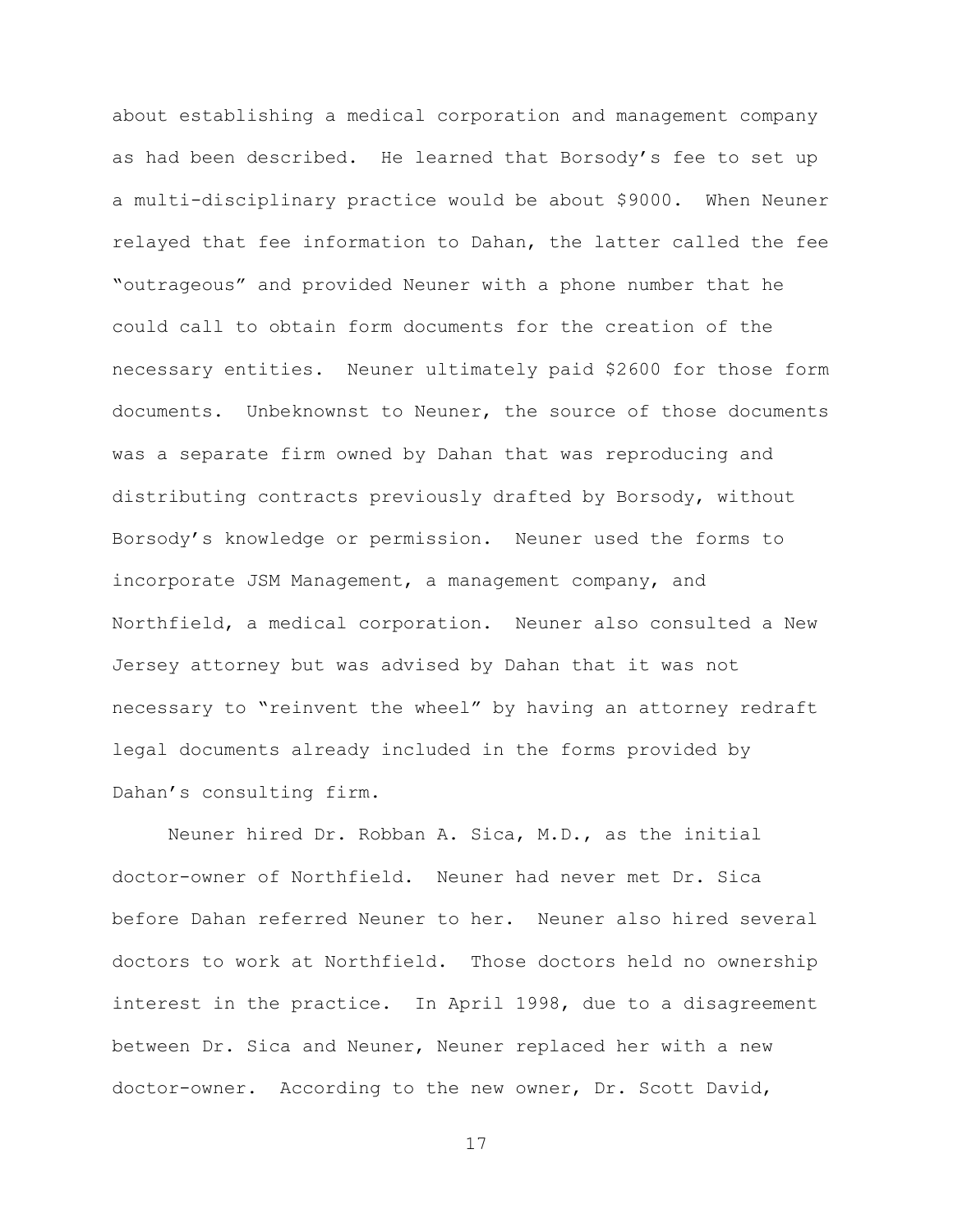D.O., he was told that he "could be like a hired CEO, [or] like a figure head on a board, and [he] would get compensation for that with limited time." Dr. David also testified that Borsody told him that he did not need malpractice insurance because he would not be treating patients at Northfield.

In late 1998, Allstate, which had been receiving insurance claims for treatment provided at Northfield, began investigating the legality of Northfield's practice structure and ceased paying claims to the practice. Neuner retained Borsody to represent him with respect to the investigation. On January 28, 1999, Borsody wrote to Neuner, informing him that because the doctors hired to work at Northfield did not own stock in the medical practice, Neuner's employment of those doctors likely violated existing guidance from the Board.

As a result of its investigation, Allstate refused payment on approximately \$330,000 in claims of patients treated by Northfield.

B.

## 1.

Allstate filed the instant action on October 19, 1999, against Neuner, Northfield, JSM Management, Dahan, Borsody, and a number of additional defendants. The matter has a tortuous procedural history, and not all of its details are relevant to the issue in this appeal. However, we note that Neuner settled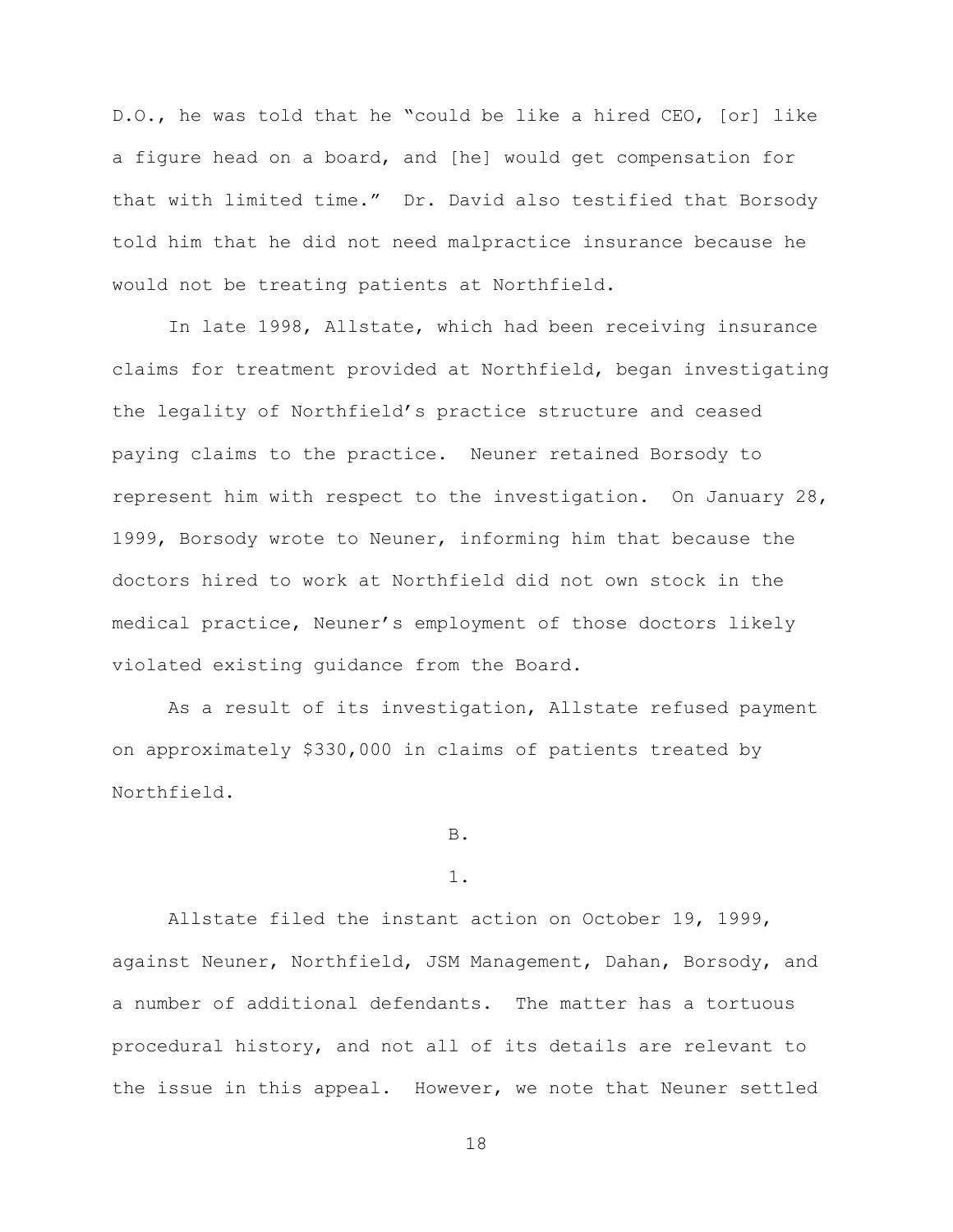with Allstate early in the proceedings, in part in exchange for his agreement to testify against his co-defendants. For present purposes, the salient charges of the complaint allege that Borsody and Dahan violated the IFPA by knowingly assisting Neuner in the creation and operation of a multi-disciplinary practice whose insurance claims were fraudulent under the IFPA. Allstate's theory of the case relies not on any false claim submitted by Neuner's practice, but on the practice's failure to comply with governing standards on the corporate practice of medicine, a necessary precondition to a valid insurance claim.

2.

At the bench trial, Neuner and others testified to the facts already described about the lectures, the roles that Borsody and Dahan played in the establishment and structure of the Northfield practice, and the respective roles of the various parties. Borsody also testified about his knowledge of relevant legal restrictions concerning multi-disciplinary practices, which testimony deserves separate attention.

Borsody described the information he conveyed in his lectures at Practice Perfect seminars. He stated that he covered "the legal aspect of the multi-disciplinary structures," including the decision in Finley and a case from Texas that he deemed relevant. Specifically, Borsody referenced Flynn Bros., Inc. v. First Medical Associates, 715 S.W.2d 782 (Tex. App.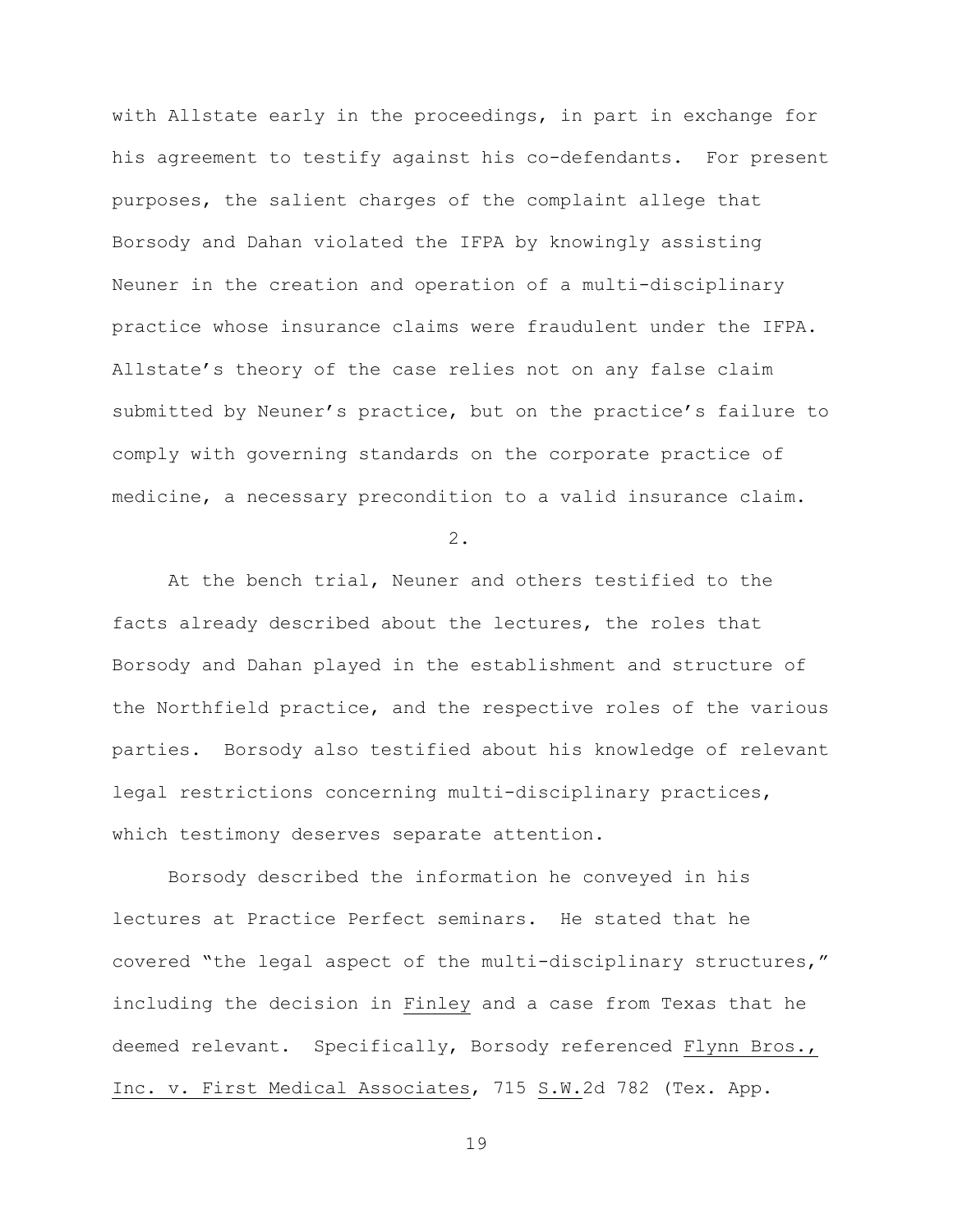1986), which involved the issue of whether, as a result of a management company's inappropriate influence over a medical practice, the management company effectively engaged in the unlicensed practice of medicine.<sup>2</sup>

Borsody acknowledged in his testimony that he was familiar with the Earle I letter and had considered it when developing the material covered in the lectures. He described the lectures as covering the corporate-practice-of-medicine doctrine, including its application in New Jersey, although he stated that he did not discuss N.J.A.C. 13:35-6.16 specifically.

In his testimony, Borsody explained that he developed the practice model after a previous experience in which chiropractor clients of his lost their investment in a multi-disciplinary practice because the doctor they were working with "walked off with the practice." Accordingly, the model Borsody developed to prevent that from happening again relied on terms in the equipment lease, property lease, and management contract between the medical corporation and the management company, which

a<br>B

 $2$  The opinion in Flynn Bros., supra, explains that under Texas law, "when a corporation comprised of lay persons employs licensed physicians to treat patients and the corporation receives the fee, the corporation is unlawfully engaged in the practice of medicine." 715 S.W.2d at 785. Although the doctor in that case was not an employee under the management agreement, the court found that "the practical effect was the same" because the contractual arrangements between the doctor's practice and the management company "[were] developed to do indirectly that which [the company's owners] freely concede[d] they could not do directly under the Medical Practices Act." Ibid.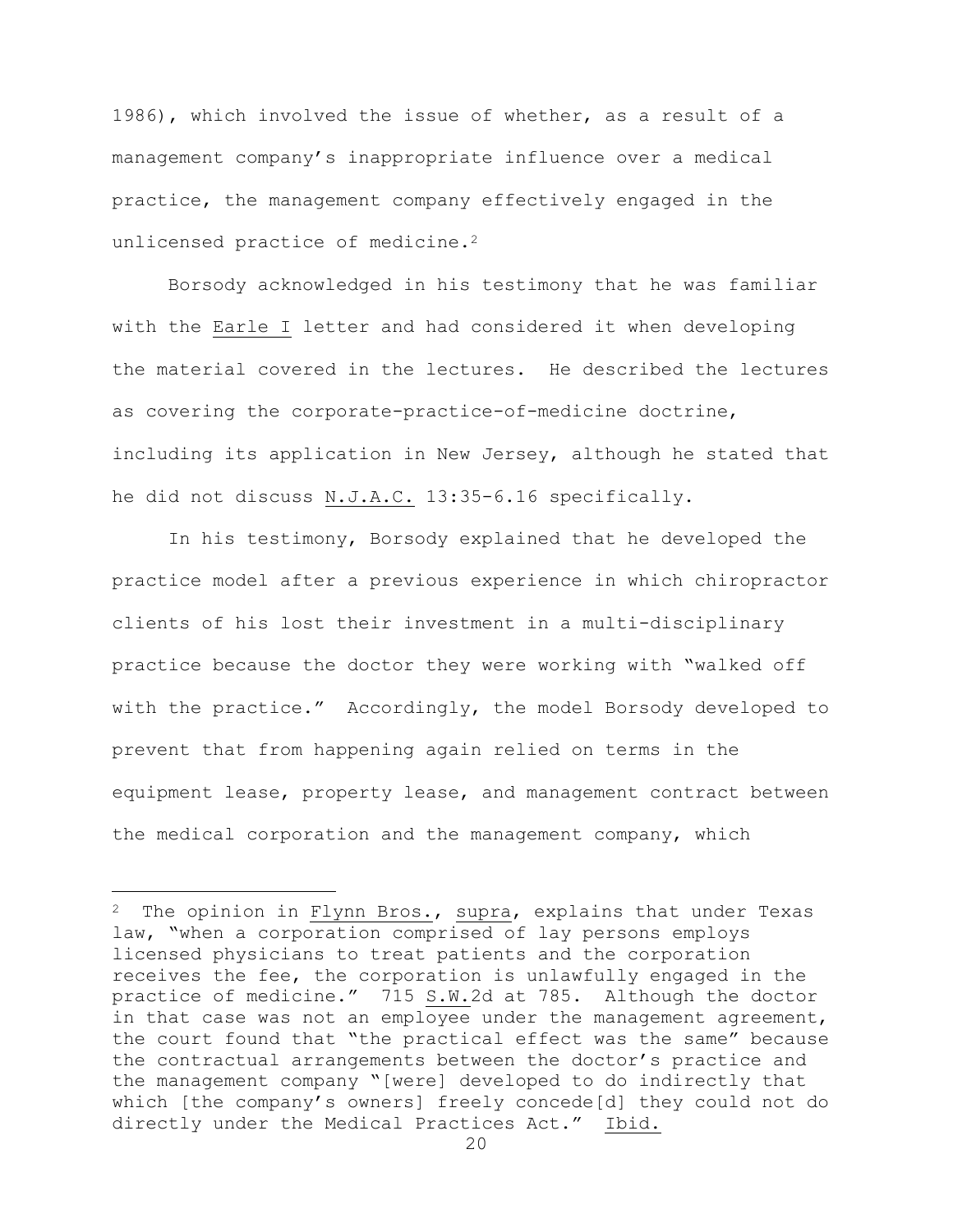"[made] it look as tough as possible" for the designated medical director to take control of the practice. Those provisions, which were implemented in Northfield's governing documents, included a security interest held by the management company in all of the medical corporation's assets and a \$100,000 termination penalty should the medical corporation breach its lease.

Borsody asserted that he believed his model was lawful based on his reading of Finley and the laws of various states where he advocated that model. He testified that, during the period at issue, "most states" required "the medical practice [to be] under the supervision and control of a licensed medical doctor" and "every State, including New Jersey, prohibited chiropractors from employing medical doctors." However, he testified that he thought that vesting "bare legal title" of the medical practice in a medical doctor was sufficient to comply with those prohibitions. According to Borsody, it was not clear that medical practices using his model might violate New Jersey law until the Law Division issued its decision in Allstate Insurance Co. v. Schick, 328 N.J. Super. 611 (Law Div. 1999).<sup>3</sup> Borsody also emphasized that he advised Practice Perfect

÷.

<sup>3</sup> Schick, supra, held that medical corporations violate the IFPA if they submit claims to insurers while under the "dominion and control" of non-physicians. 328 N.J. Super. at 628.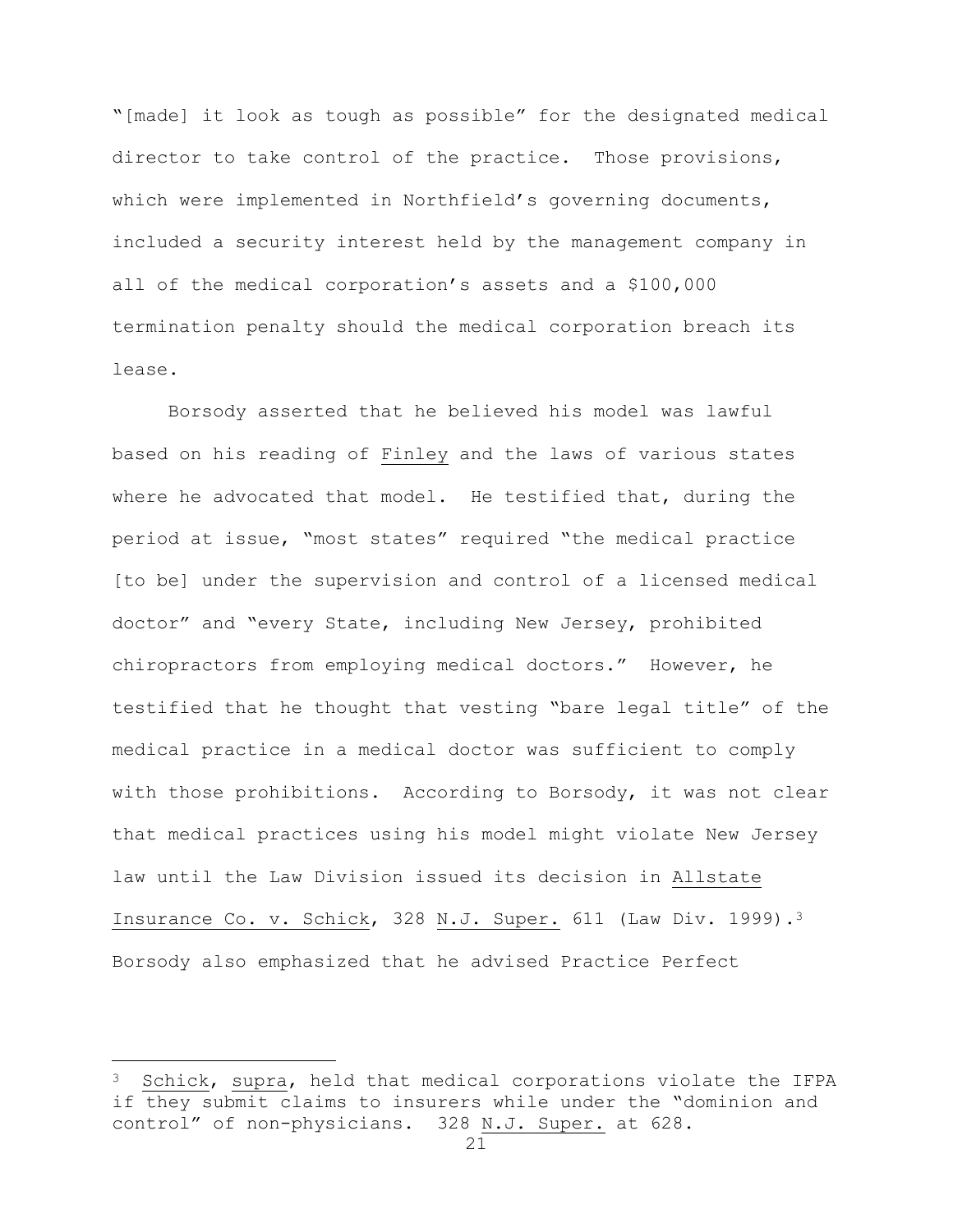attendees to retain local counsel who could confirm that his model complied with local law.

In addition to hearing testimony from Borsody, as well as Dahan, the court heard from a number of experts on the healthcare laws at issue.

C.

Based on the record presented, the trial court found that Borsody and Dahan violated the IFPA when they "knowingly assisted, conspired with and urged Neuner to operate in a fashion that violated the law." The trial judge rejected defendants' argument that, because the law was unclear prior to the Law Division's decision in Schick, the evidence did not establish a knowing violation of the Act. In doing so, the court made combined conclusions of law and findings of fact that were, in part, credibility-based.

The judge observed that both Flynn Bros. and the Earle I letter, each of which Borsody was admittedly familiar with, established "the clear proposition that subterfuge in developing medical practices is untenable." The court focused on the facts showing that a chiropractor was really in control of this medical practice, although on paper there was a trail suggesting otherwise. Despite Borsody's claimed lack of knowledge of a violation of regulatory requirements, or that a regulatory misstep would provide a platform for a finding of an IFPA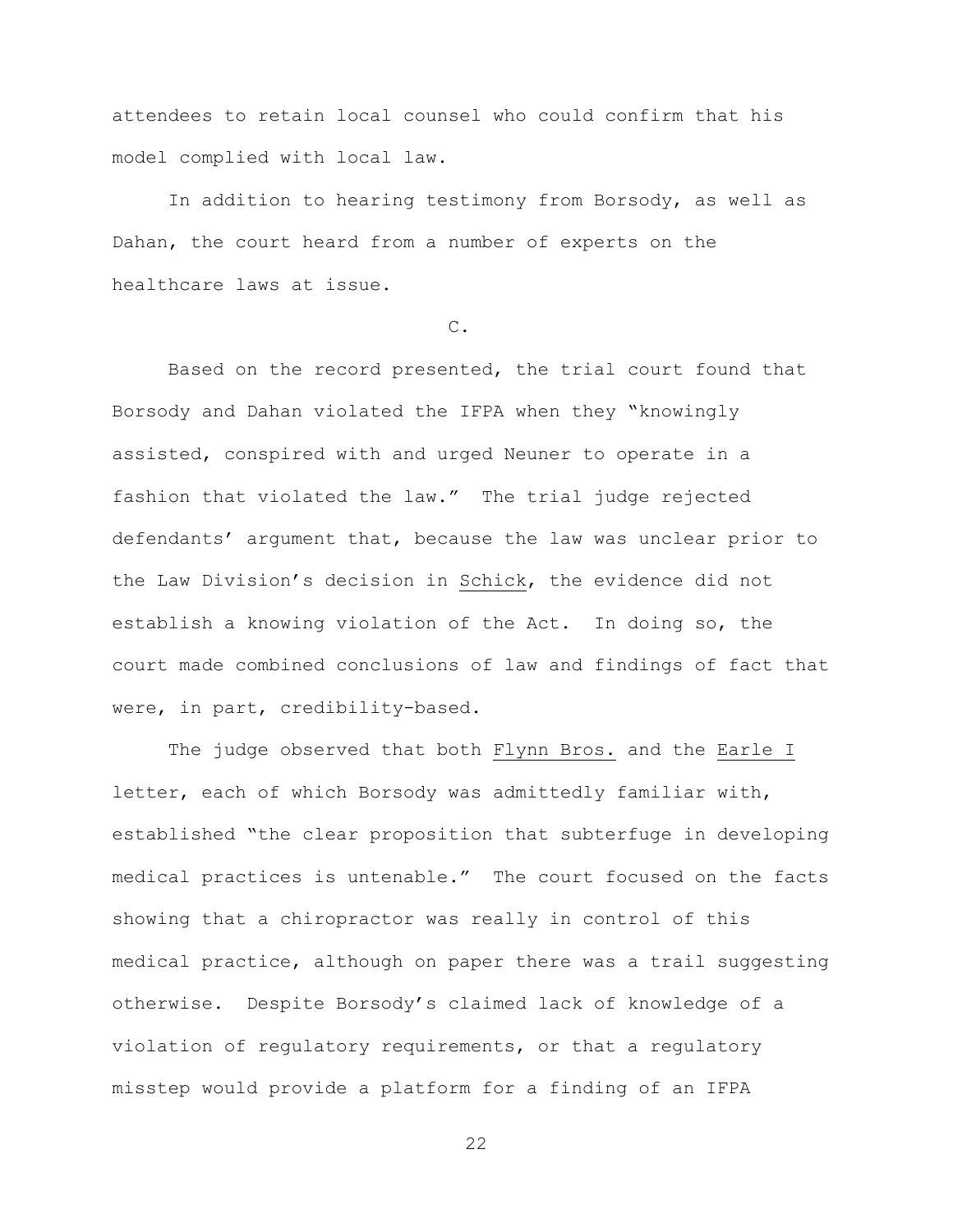violation for assisting another to submit fraudulently ineligible medical claims, the trial court found the evidence otherwise. In a Statement of Reasons, the trial court set forth the essence of its determination:

> Borsody and Dahan promoted what they knew was essentially a lie. The business model they promoted was intended to appear to be one way and yet, in reality, be another way. They both were motivated to provide to the chiropractor the ability to manage a practice which included medical doctors. Dahan knew that a chiropractor could not own a majority interest of a multi-disciplinary practice since his California corporation was established so that he was a minority shareholder himself. Borsody knew that he was placing in the hands of the chiropractor the control that was lacking in his first experience in New York. The simple fact that the practice was intended to look as though a medical doctor was in control yet, with various side agreements, he was not, constitutes a sufficient basis for the Court to conclude that Borsody knew what he was doing was not proper.

The trial judge rejected defendants' claimed reliance on the Deputy Attorney General's guidance letter, issued after Northfield was established, and found that, at best, defendants had exhibited "willful blindness" to the illegality of the model at issue.

In an unpublished opinion, the Appellate Division reversed the trial court's judgment based on the panel's conclusion that the evidence did not support a finding that defendants knowingly violated the IFPA. The panel noted that in his lectures Borsody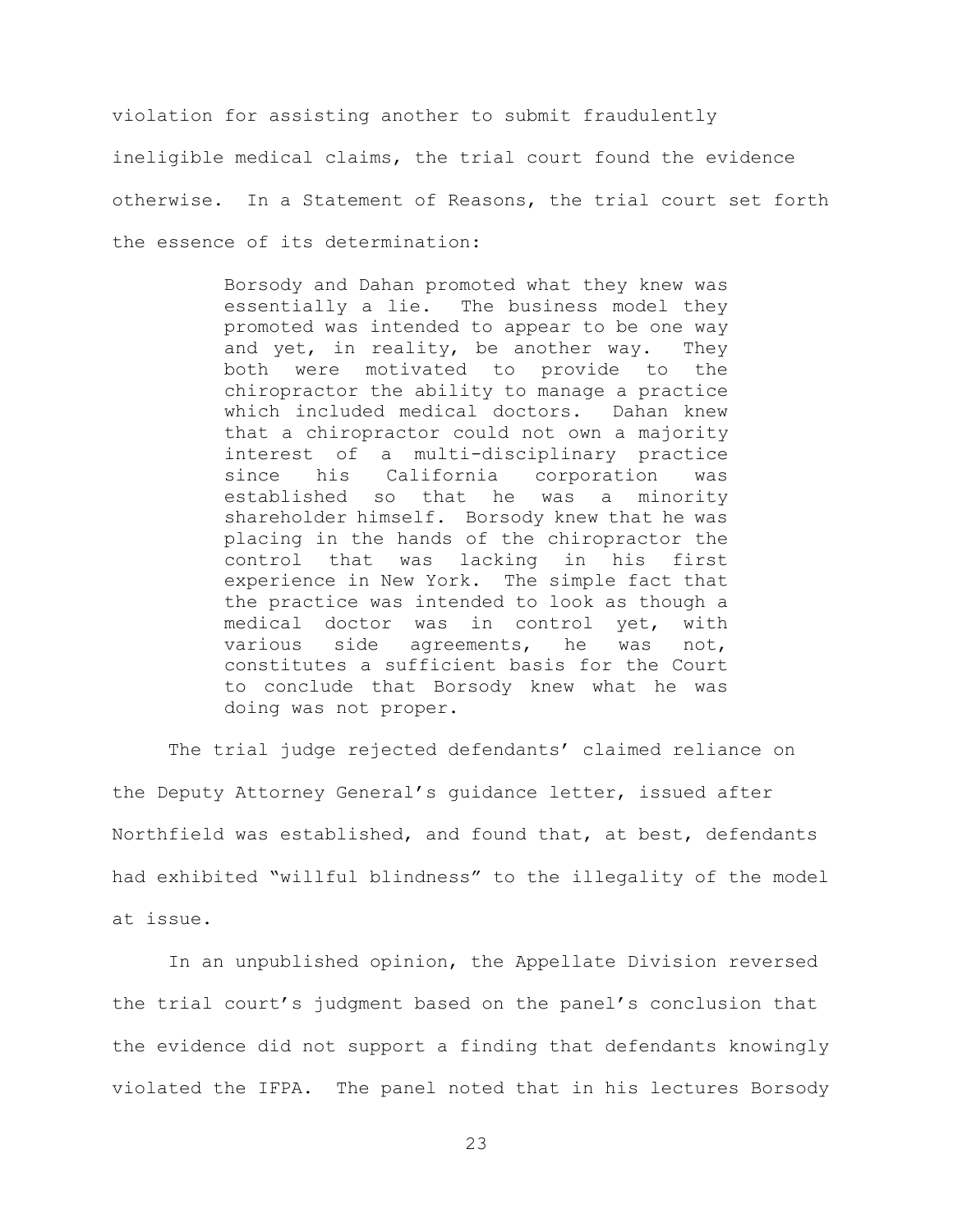discussed the requirement that only a medical doctor was permitted to own the majority share of a medical corporation and that, in light of the existing case law and informal guidance, Borsody had a basis to believe his model was lawful.4 The Appellate Division found it relevant that the practice model "was similar to others used in business between corporations to enable the exercise of economic control." Expanding its discussion to Dahan, and noting that the IFPA does not define "knowing," the Appellate Division concluded that "[t]here is not sufficient evidence that New Jersey law at the time was settled enough to hold [him] responsible for knowing that the corporate structure he was advocating was illegal."

We granted Allstate's petition for certification. 223 N.J. 555 (2015). Amicus curiae status was granted to the Medical Society of New Jersey, the American Medical Association, and the New Jersey Dental Association.

III.

A.

In relevant part, the IFPA provides as follows:

L,

a. A person or a practitioner violates this act if he:

| (1) |  | Presents or causes to be      |  |
|-----|--|-------------------------------|--|
|     |  | presented any written or oral |  |

<sup>&</sup>lt;sup>4</sup> Like the trial court, the Appellate Division correctly placed no stock in defendants' arguments based on the letter-opinion issued by the Deputy Attorney General after the incorporation of Northfield.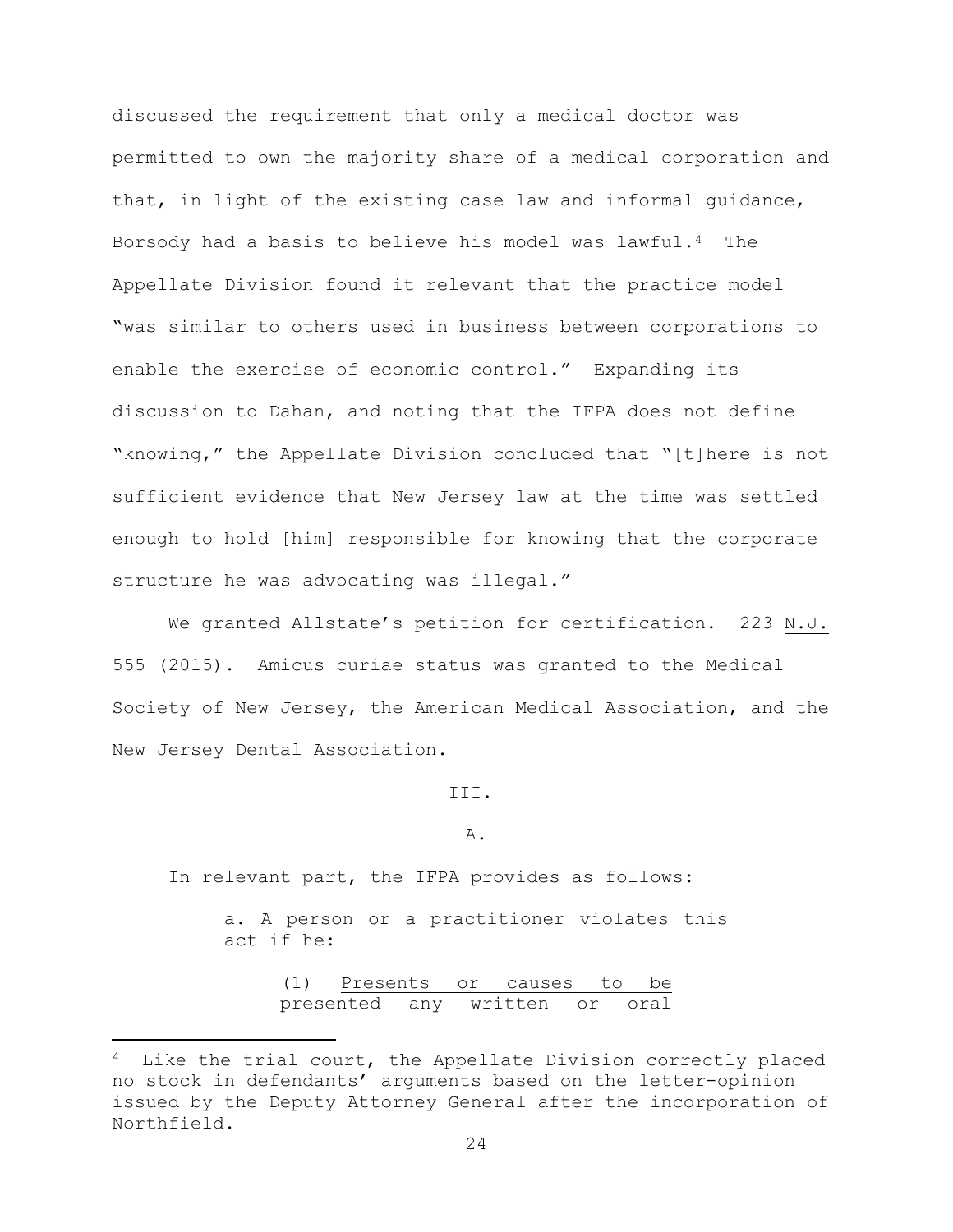statement as part of, or in support of or opposition to, a claim for payment or other benefit pursuant to an insurance policy or the "Unsatisfied Claim and Judgment Fund Law," P.L.1952, c. 174 [\(C.39:6-](https://advance.lexis.com/document/?pdmfid=1000516&crid=3032eb1d-05ca-40ab-bc97-73be8c1ae4d7&pddocfullpath=%2Fshared%2Fdocument%2Fstatutes-legislation%2Furn%3AcontentItem%3A5GHG-5NN1-DXC8-02TH-00000-00&pddocid=urn%3AcontentItem%3A5GHG-5NN1-DXC8-02TH-00000-00&pdcontentcomponentid=9077&pdteaserkey=sr0&ecomp=7nLhk&earg=sr0&prid=870cd6a9-9d5c-426c-80b7-177ef27f6f58) [61](https://advance.lexis.com/document/?pdmfid=1000516&crid=3032eb1d-05ca-40ab-bc97-73be8c1ae4d7&pddocfullpath=%2Fshared%2Fdocument%2Fstatutes-legislation%2Furn%3AcontentItem%3A5GHG-5NN1-DXC8-02TH-00000-00&pddocid=urn%3AcontentItem%3A5GHG-5NN1-DXC8-02TH-00000-00&pdcontentcomponentid=9077&pdteaserkey=sr0&ecomp=7nLhk&earg=sr0&prid=870cd6a9-9d5c-426c-80b7-177ef27f6f58) et seq.), knowing that the statement contains any false or misleading information concerning any fact or thing material to the claim; or

(2) Prepares or makes any written or oral statement that is intended to be presented to any insurance company, the Unsatisfied Claim and Judgment Fund or any claimant thereof in connection with, or in support of or opposition to any claim for payment or other benefit pursuant to an insurance policy or the "Unsatisfied Claim and Judgment Fund Law," P.L.1952, c. 174 [\(C.39:6-](https://advance.lexis.com/document/?pdmfid=1000516&crid=3032eb1d-05ca-40ab-bc97-73be8c1ae4d7&pddocfullpath=%2Fshared%2Fdocument%2Fstatutes-legislation%2Furn%3AcontentItem%3A5GHG-5NN1-DXC8-02TH-00000-00&pddocid=urn%3AcontentItem%3A5GHG-5NN1-DXC8-02TH-00000-00&pdcontentcomponentid=9077&pdteaserkey=sr0&ecomp=7nLhk&earg=sr0&prid=870cd6a9-9d5c-426c-80b7-177ef27f6f58) [61](https://advance.lexis.com/document/?pdmfid=1000516&crid=3032eb1d-05ca-40ab-bc97-73be8c1ae4d7&pddocfullpath=%2Fshared%2Fdocument%2Fstatutes-legislation%2Furn%3AcontentItem%3A5GHG-5NN1-DXC8-02TH-00000-00&pddocid=urn%3AcontentItem%3A5GHG-5NN1-DXC8-02TH-00000-00&pdcontentcomponentid=9077&pdteaserkey=sr0&ecomp=7nLhk&earg=sr0&prid=870cd6a9-9d5c-426c-80b7-177ef27f6f58) et seq.), knowing that the statement contains any false or misleading information concerning any fact or thing material to the claim; or

(3) Conceals or knowingly fails to disclose the occurrence of an event which affects any person's initial or continued right or entitlement to (a) any insurance benefit or payment or (b) the amount of any benefit or payment to which the person is entitled.

 $[N.J.S.A. 17:33A-4(a) (1)-(3)$  (emphases added).]

N.J.S.A. 17:33A-4(b) further instructs that "[a] person or practitioner violates this act if he knowingly assists, conspires with, or urges any person or practitioner to violate any of the provisions of this act." Furthermore, N.J.S.A.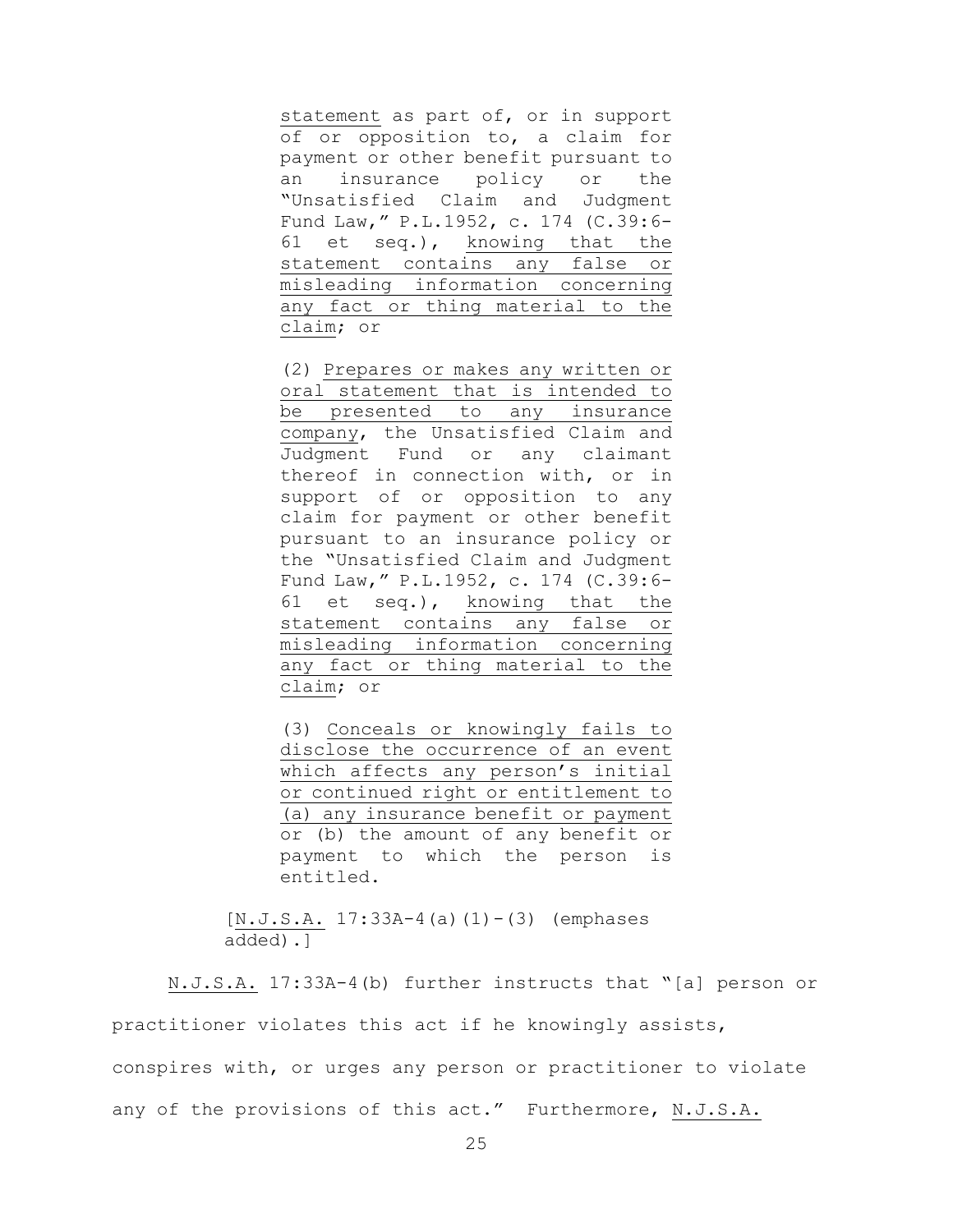17:33A-4(c) provides that "[a] person or practitioner violates this act if, due to the assistance, conspiracy or urging of any person or practitioner, he knowingly benefits, directly or indirectly, from the proceeds derived from a violation of this act."

In pertinent part, defendants were found to have knowingly assisted or conspired with Neuner in violating the IFPA under N.J.S.A. 17:33A-4(b) by promoting and helping Neuner with the construction of an impermissible professional practice structure that enabled the chiropractor to benefit from proceeds derived from his submission of medical claims for reimbursement, in violation of the act, N.J.S.A. 17:33A-4(a), (c). Proof of such violation need only be found to exist based on a preponderance of the evidence. See Liberty Mut. Ins. Co. v. Land, 186 N.J. 163, 174-75 (2006) (holding that "the proper standard of proof is a preponderance of the evidence" as opposed to "clear and convincing evidence").

## B.

The parties' disagreement before this Court centers on the standard for a knowing violation under the IFPA and its application in this instance.

1.

Allstate focuses on the error it perceives in the standard applied by the Appellate Division, which hinged on whether there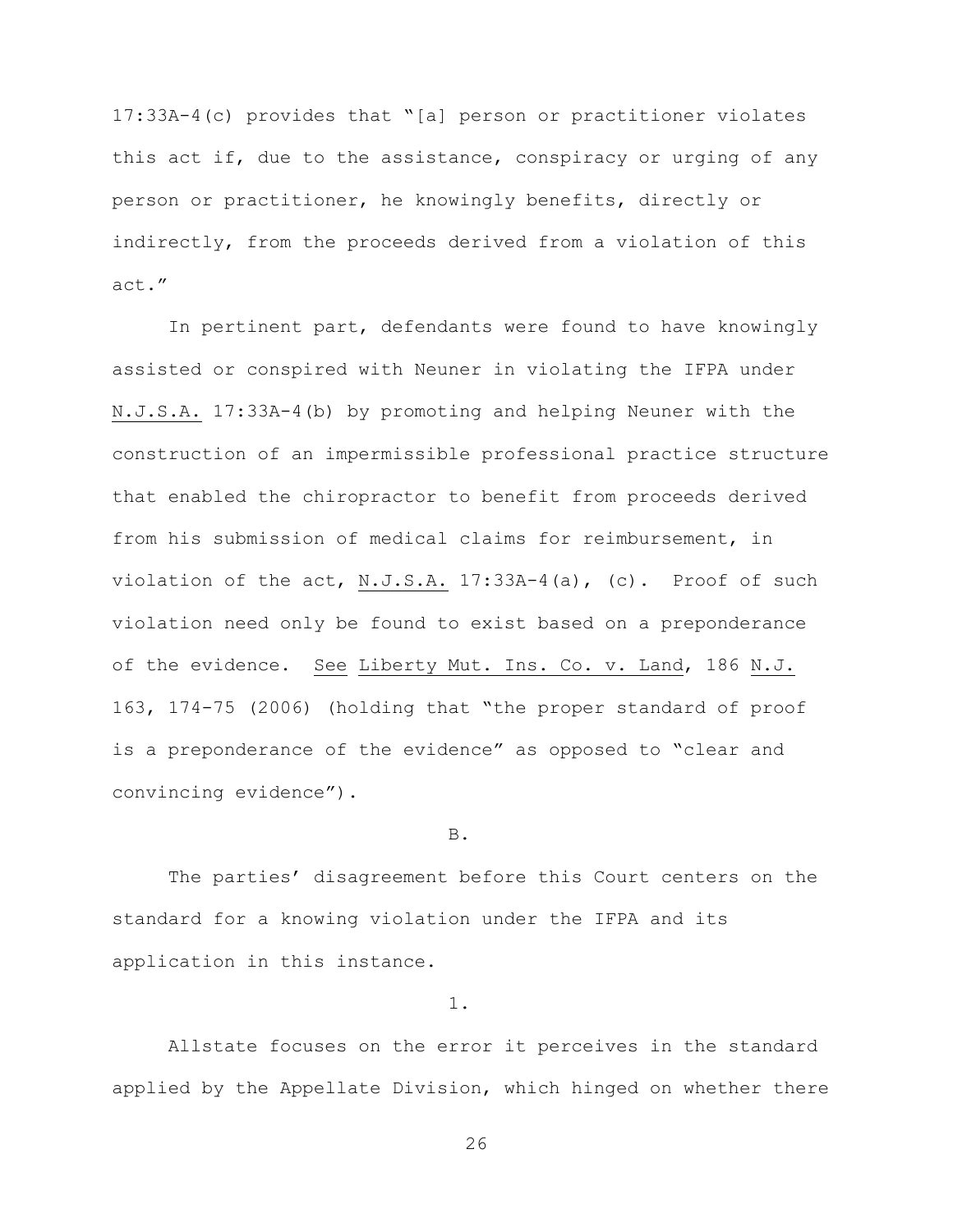was any dispositive case or interpretive guide to instruct defendants that (1) the practice structure involved here contravened medical practice requirements or restrictions, and (2) the regulatory failing would provide a basis to support a knowing IFPA violation for promoting and assisting in the construction of such an impermissible practice used to submit medical insurance claims.

Allstate maintains that the trial court had sufficient evidence to support the finding of a knowing violation of the IFPA. It urges application of a plain-meaning understanding of the term "knowing" using the concept of awareness of illegality, taking into account the reasonableness of the basis for defendants' claimed lack of knowledge of illegality.

Allstate argues that the trial court had ample evidence from which to infer defendants' knowledge that their practice model, denoted by Allstate as the "Doc-in-the-Box" model, violated the permissible medical practice requirements in New Jersey as those standards were stated in regulation and explained by regulatory agents, in particular through the Earle I letter-opinion. Moreover, Allstate points to the trial court's reliance on defendants' efforts to conceal the real impact of the chiropractor-owner's control over the medical practice in theory and in reality through the interconnected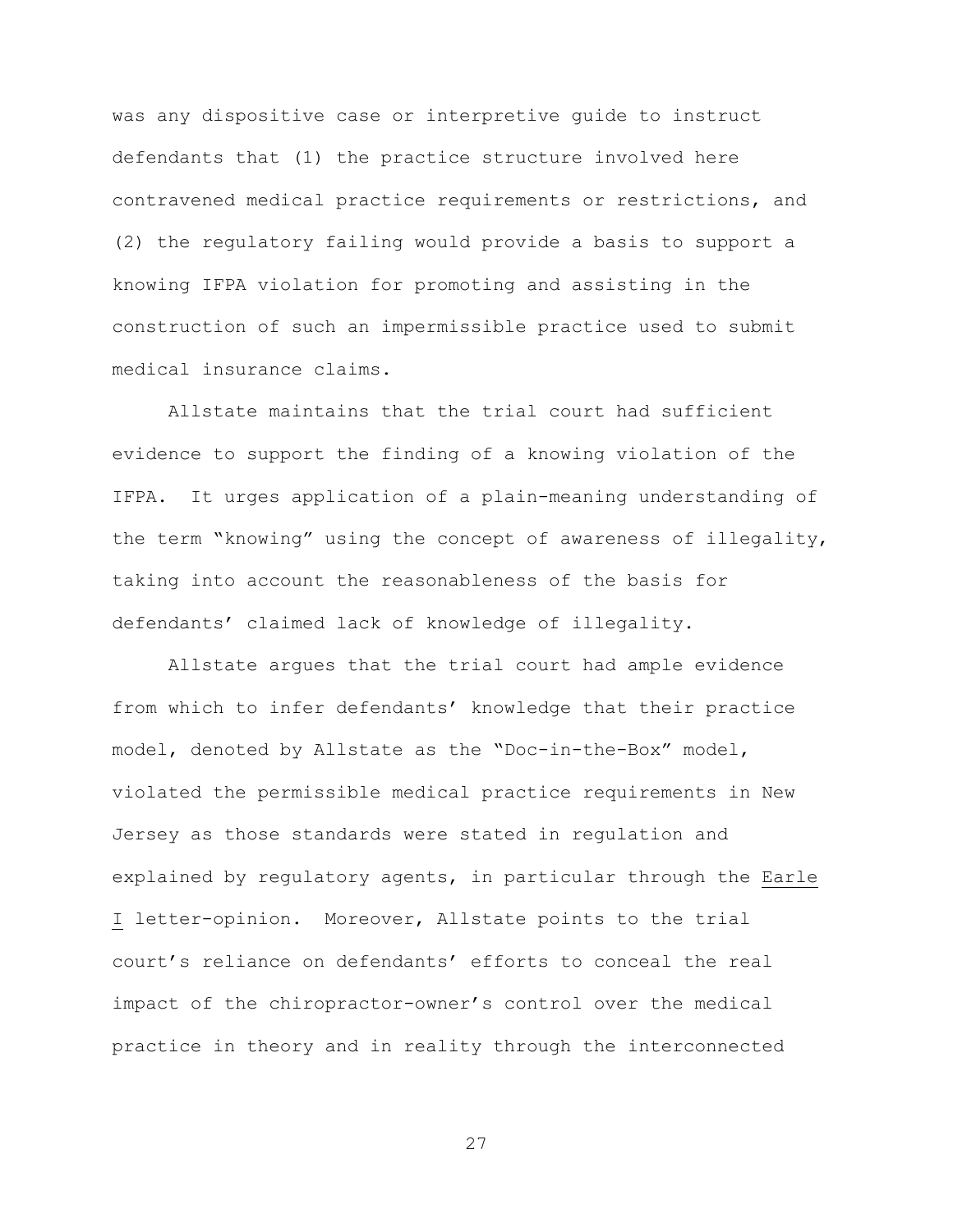management and other contracts and agreements, supporting a knowing violation of the IFPA.

In rebutting defendants' arguments, Allstate argues that although Schick "was the first case to hold expressly that [d]efendants' sham Doc-in-the-Box scheme was illegal in New Jersey," nothing in that opinion "suggest[ed] that the [issue] was a difficult or even a close call."<sup>5</sup> Schick involved many of the same players involved in this action, but Allstate claims that defendants do not get a free pass until the Schick court declared them to have engaged in an illegal practice scheme. In a similar vein, Allstate points to Varano, Damian & Finkel, L.L.C. v. Allstate Ins. Co., 366 N.J. Super. 1 (App. Div. 2004), as further demonstrating that the illegality of defendants' "Doc-in-the-Box" scheme was not a close question. As in Schick, the Varano matter involved Dr. Sica as the "nominal" owner of a medical practice, Ramsey Medical, which, like Northfield, was

÷.

<sup>5</sup> Allstate would have us note that the Schick matter involved similar facts to the present case: (1) Dr. Sica was the nominal owner of five of the "sham medical centers"; (2) Dr. Sica signed "undated resignation letters and stock assignments"; and (3) the Schick "[d]efendants used management companies and service agreements similar to those used by Neuner . . . to control the hiring of physicians and to extract all of the profits from the medical centers." As Allstate notes in its briefing to this Court, the Schick court concluded that "[i]t would be difficult to conceive of a network of healthcare and management facilities better designed to facilitate the funneling of PIP benefits into the hands of non-licensees than the complex enterprises devised and operated by the defendants herein" (quoting Schick, supra, 328 N.J. Super. at 621).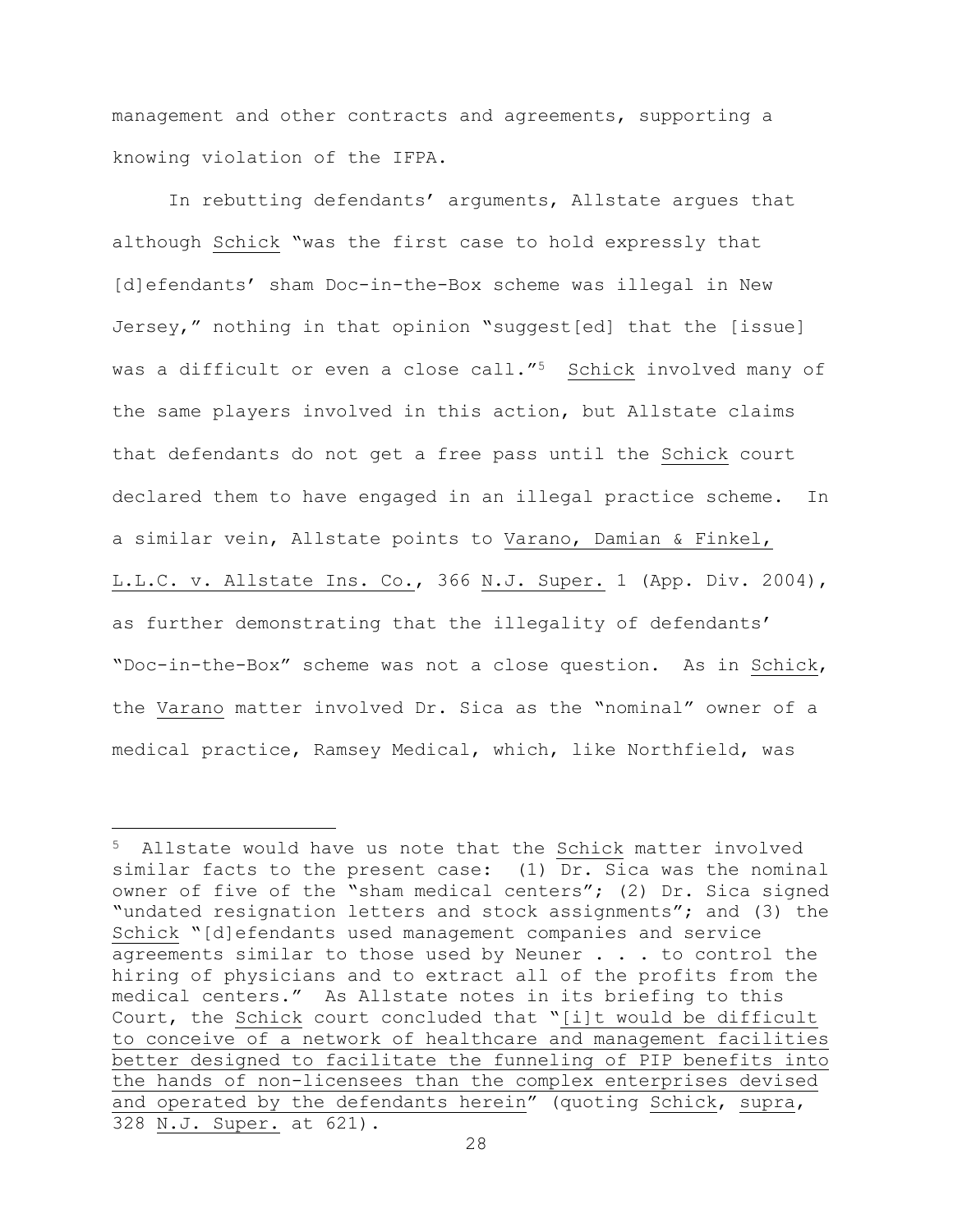controlled by a chiropractor through the use of a management company and service contract. Allstate contends that the Appellate Division readily found the practice structure in Varano illegal. Allstate relies on language in Varano that "[i]t [was] apparent from even a cursory review of Allstate's allegations and the relevant case law that plaintiffs' conduct, as portrayed by Allstate, constituted a serious breach of law and policy." Varano, supra, 366 N.J. Super. at 8. According to Allstate, "[t]he fact that the Schick and Varano decisions were not handed down until after the Practice Perfect Seminar [attended by Neuner] cannot override the obvious fact that the corporate structure advocated by Borsody and Dahan relied on subterfuge."

2.

As defendants see it, the Appellate Division rightfully expressed concern that an ordinary-meaning definition of "knowing" -- one that considers whether defendants were "aware of" or "had knowledge" of the illegality of their actions - might not establish, through proof by a preponderance of the evidence, a knowing violation of the IFPA under N.J.S.A. 17:33A-4(b) and (c), where the alleged violators made no direct submission to the insurer themselves. Defendants stress that violation of the IFPA would require their knowledge both of the illegality of the practice structure they are charged with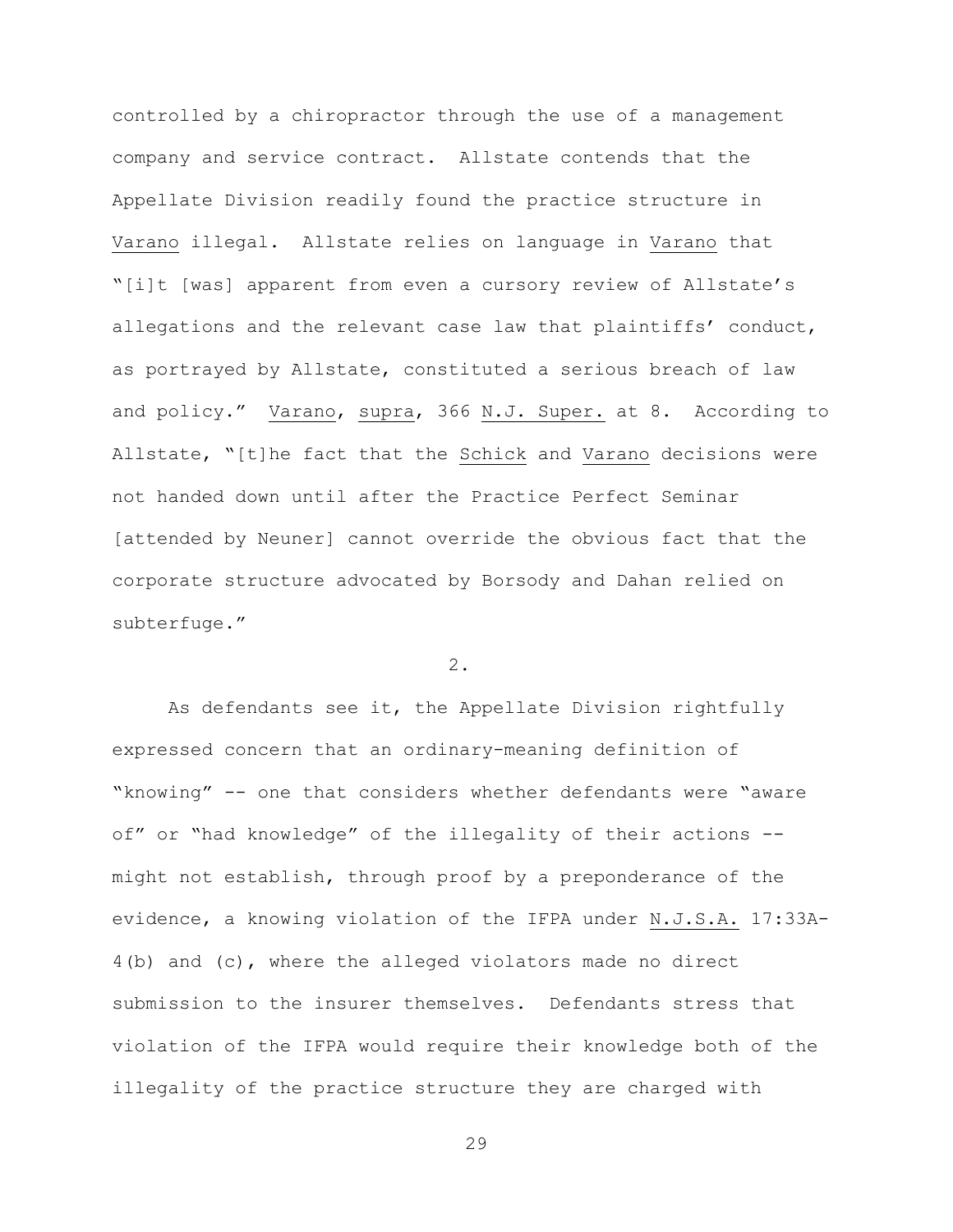promoting and assisting Neuner in establishing and that promotion and assistance with that non-compliant medical practice would lead to an IFPA violation based on the practice's submission of insurance claims.

Although the panel stated that it did not adopt the Criminal Code definition of "knowing" found in N.J.S.A. 2C:2-  $2(b)(2)$ , which defendants had urged before the panel, defendants' argument before us in essence continues to rely on the meaning of "knowing" in the Criminal Code. Defendants argue that a demonstration of actual knowledge or awareness of illegality is the level of knowledge that should be necessary under an ordinary-meaning application of "knowing" in this context. In the alternative, defendants contend that under the Criminal Code's requirement in N.J.S.A. 2C:2-2(b)(2), a defendant must be shown to have (a) acted "knowingly with respect to the nature of his conduct or the attendant circumstances," and (b) acted "knowingly with respect to a result of his conduct," requiring proof that he was "aware that it is practically certain that his conduct will cause such a result." Defendant Borsody, in particular, contends that Allstate could not show that his conduct was practically certain to cause Neuner and Northfield to file false or misleading claims, or that he was practically certain at the time of his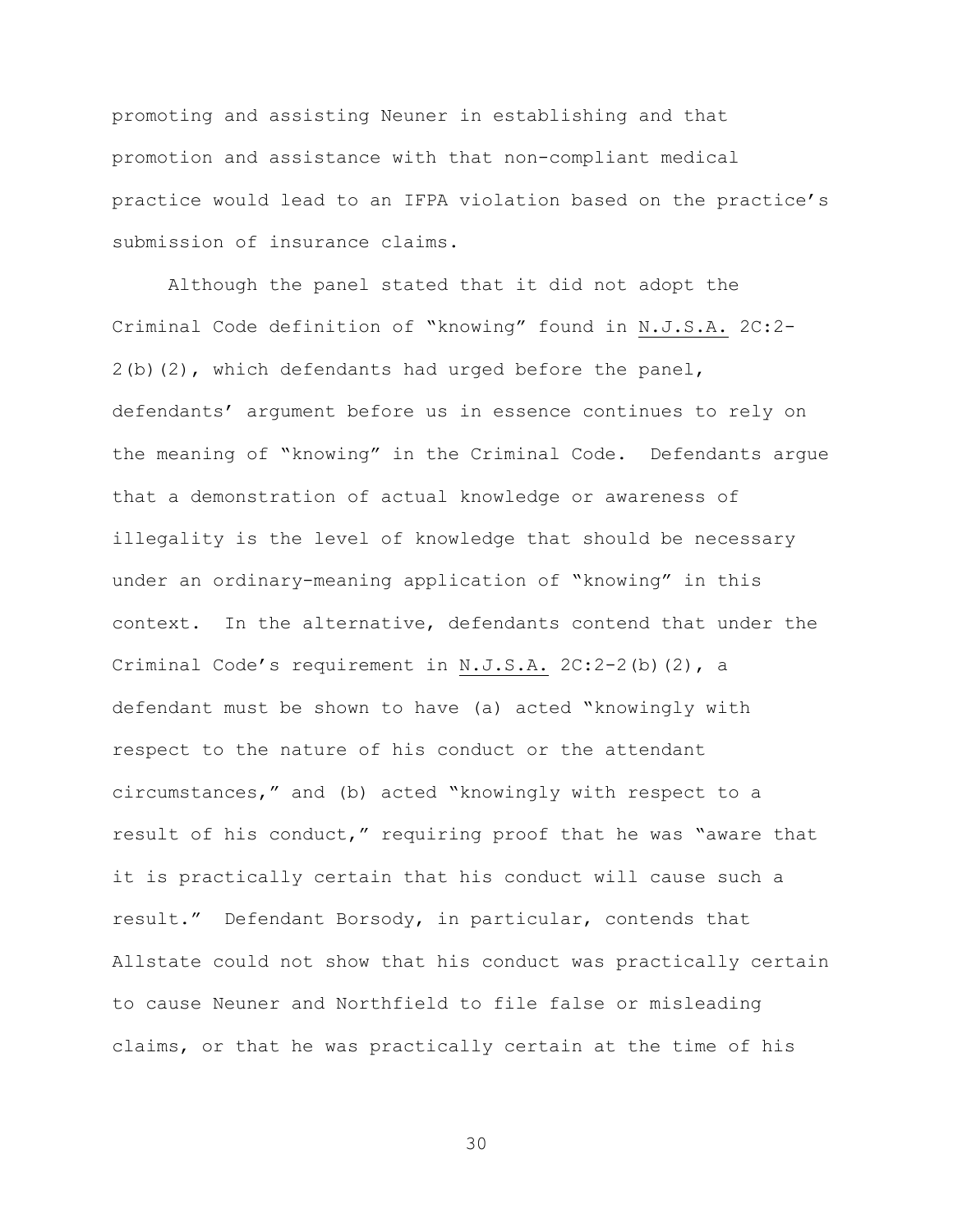conduct that the false or misleading information in those claims would be material to an insurer such as Allstate.

Defendants now ask this Court to endorse the standard that the panel utilized, which would require Allstate's proofs to establish that Borsody and Dahan had to know, from dispositive case law or other binding interpretive action, that the practice model defendants devised and promoted for use by Neuner violated New Jersey statute or regulation. According to the panel, that standard was not met in this matter. The panel also rejected willful blindness as an acceptable standard for a knowing violation when the violation involves the interpretation of a statutory or regulatory requirement.

In urging this Court to affirm the proof standard applied by the Appellate Division, defendants assert that, until the definitive 1999 decision in Schick declared the practice structure at issue to be in violation of law, defendants could not, and should not, be held to have knowingly violated the IFPA. Further, defendants maintain that, until Allstate Insurance Co. v. Orthopedic Evaluations, Inc., 300 N.J. Super. 510 (App. Div. 1997), no defendant would have known that a mere violation of regulatory restrictions applicable to the business structure of a medical practice could render invalid and ineligible a medical-service insurance claim, and thus place at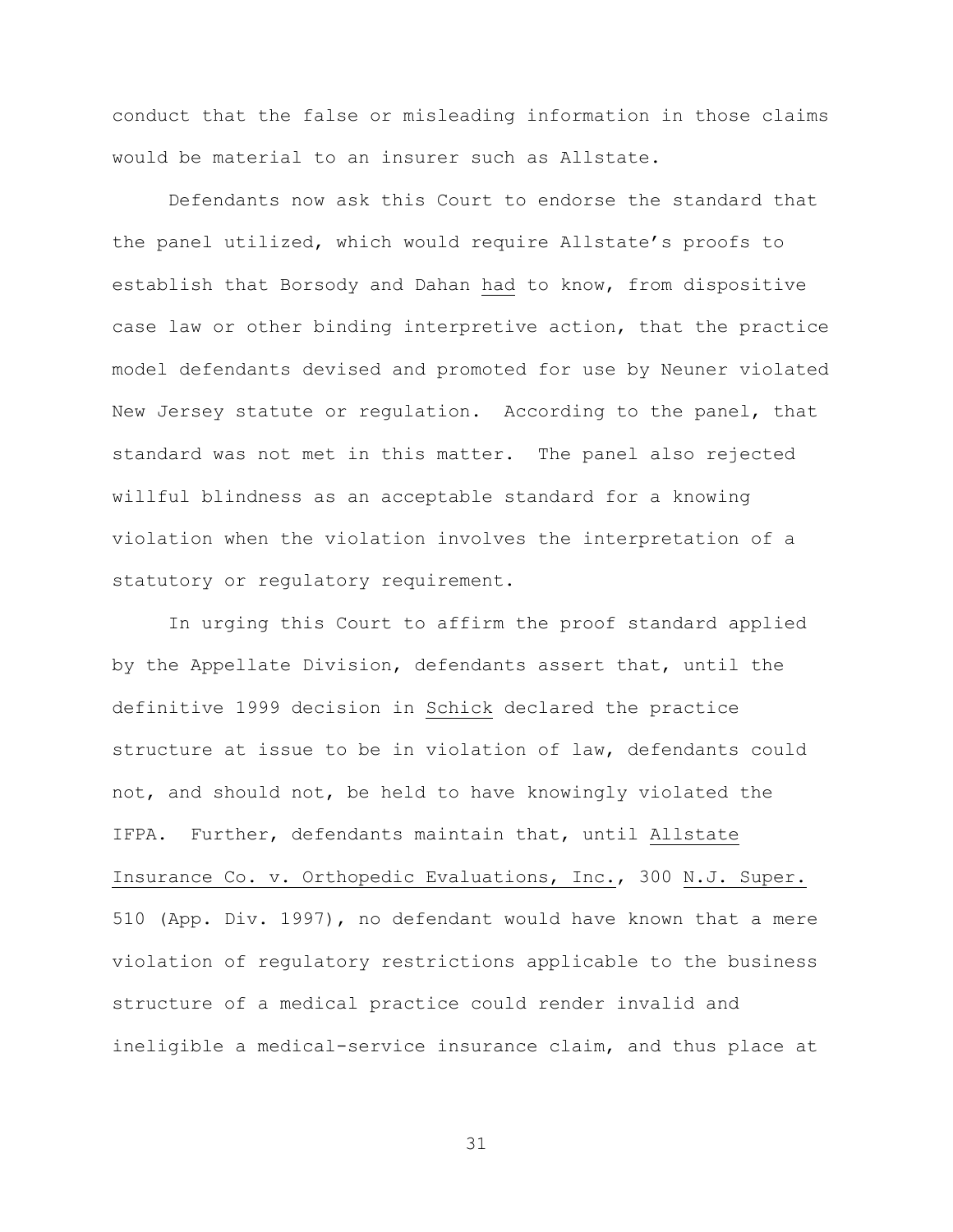risk the third party who assisted in the promotion and construction of that form of medical practice.

Amicus New Jersey Dental Association urges the Court to import the Legislature's definition of "knowing" from New Jersey's False Claims Act, N.J.S.A. 2A:32C-1 to -15, -17 to -18, or, alternatively, to apply the Criminal Code definition. The remaining amici argue against application of the False Claims Act definition and emphasize that a plain-language understanding of "knowing" does not include concepts of recklessness or constructive knowledge.

IV.

# A.

The standards we apply in reviewing the findings and conclusions of a trial court following a bench trial are wellestablished:

> [W]e give deference to the trial court that heard the witnesses, sifted the competing evidence, and made reasoned conclusions. See Rova Farms Resort v. Investors Ins. Co., 65 N.J. 474, 483-84 (1974). Reviewing appellate courts should "not disturb the factual findings and legal conclusions of the trial judge" unless convinced that those findings and conclusions were "so manifestly unsupported by or inconsistent with the competent, relevant and reasonably credible evidence as to offend the interests of justice." Id. at 484 (citation and internal quotation marks omitted); see, e.g., Seidman v. Clifton Sav. Bank, 205 N.J. 150, 169 (2011) (same).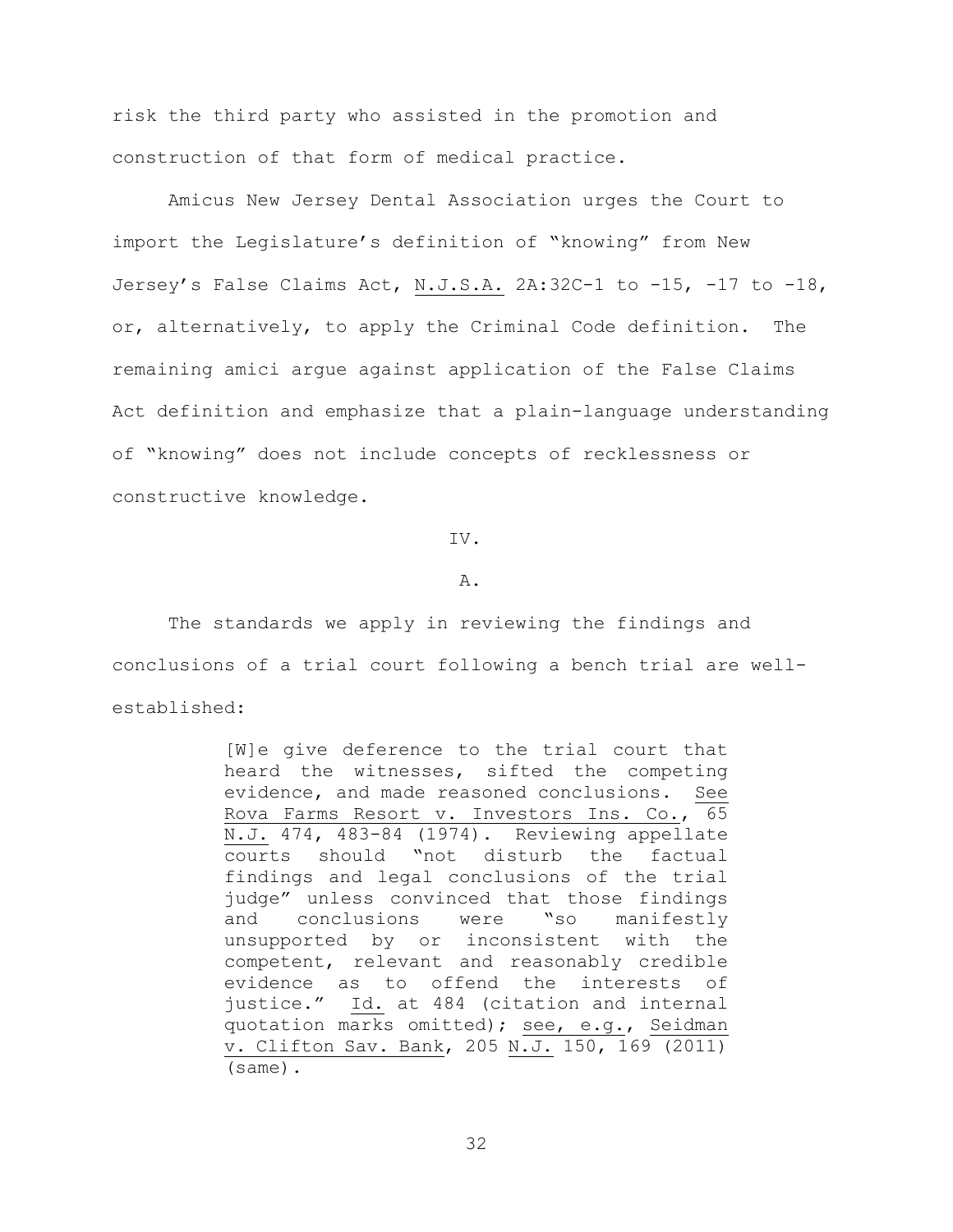[Griepenburg v. Township of Ocean, 220 N.J. 239, 254 (2015); see also H.S.P. v. J.K., 223 N.J. 196, 215 (2015).]

Questions of law receive de novo review. Manalapan Realty, L.P. v. Twp. Comm. of Manalapan, 140 N.J. 366, 378 (1995).

B.

In this matter, we are called on to assess the trial court's application of a "knowing" standard that is required for a violation of the IFPA, specifically N.J.S.A. 17:33A-4(b) (instructing that "[a] person or practitioner violates this act if he knowingly assists, conspires with, or urges any person or practitioner to violate any of the provisions of this act"); see also N.J.S.A. 17:33A-4(a), (c).

This is not a criminal case. And, the Legislature did not incorporate the criminal definition of a "knowing" mens rea in its adoption of a knowing violation for IFPA civil liability, as is applicable in criminal insurance fraud prosecutions. See N.J.S.A. 2C:21-4.6. The trial court rightly did not import aspects of a "knowing" mens rea from the Criminal Code into the civil liability section of the IFPA at issue. Rather, the court correctly applied a plain-language understanding of "knowing" as a term of normal language usage for the Legislature to have employed in the IFPA. There is no need for contortions in understanding the word. "Knowing" is well understood to be an awareness or knowledge of the illegality of one's act. See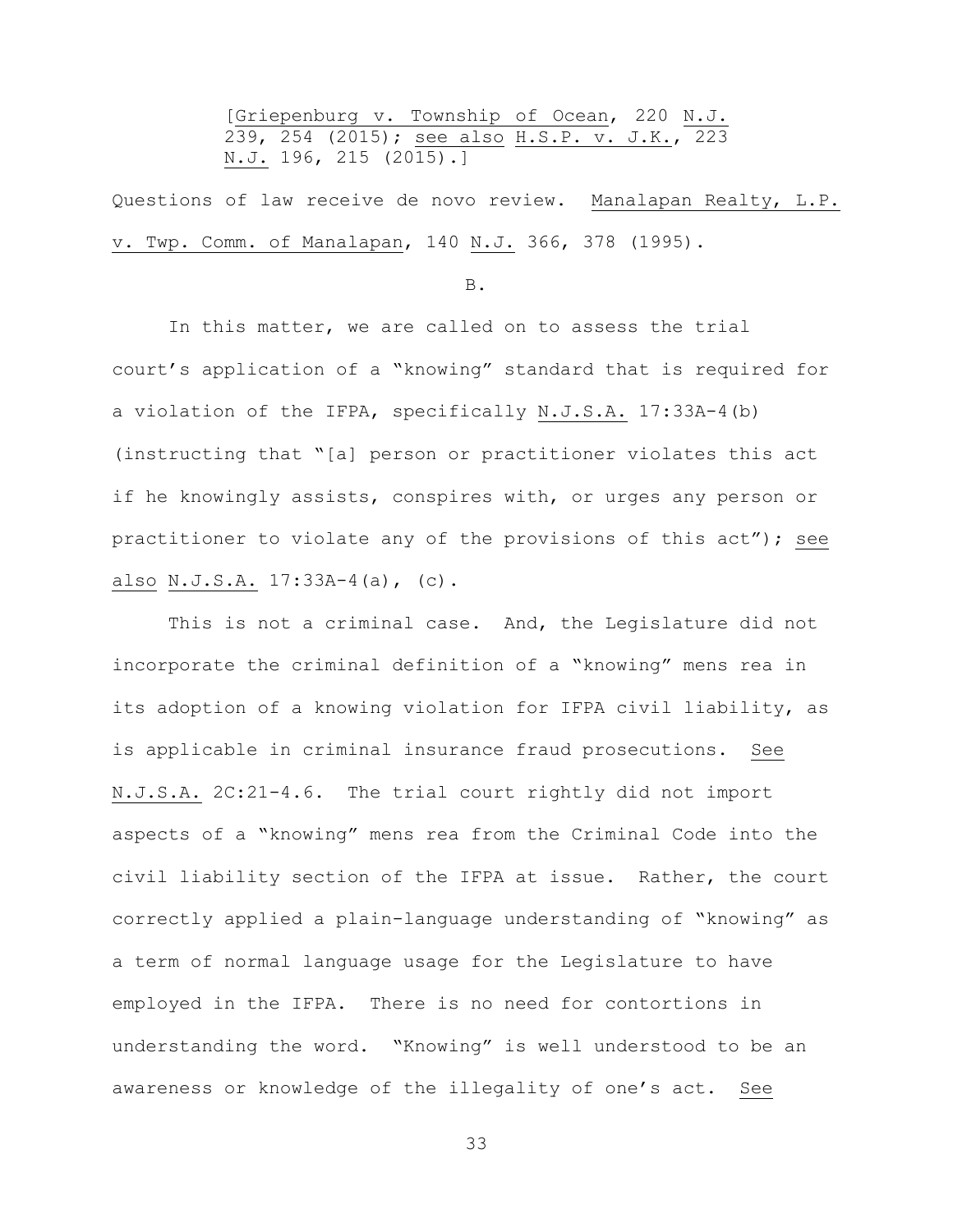Knowing, Black's Law Dictionary 950 (9th ed. 2009) ("[h]aving or showing awareness or understanding; well-informed"). That knowledge need not come from a prior decision holding that the precise conduct at issue gives rise to a violation of a legal requirement.

There is ample precedent supporting the proposition that a party's knowledge as to the falsity or illegality of his conduct may be inferred from the surrounding factual circumstances. This Court has held, in a prosecution for false swearing, that proof that a defendant's statement was knowingly false "need not be met by direct evidence. The intent may be inferred from the circumstances surrounding the occurrence, the defendant's demeanor, his intellect, etc." State v. Haines, 18 N.J. 550, 562 (1955) (applying N.J.S.A. 2A:131-6 (repealed 1978) (current version at N.J.S.A. 2C:28-2)). "[A]s has oftentimes been stated, circumstantial evidence is not only sufficient but may also be 'more certain, satisfying and persuasive than direct evidence.'" State v. Goodman, 9 N.J. 569, 581 (1952) (quoting State v. O'Connor, 134 N.J.L. 536, 539 (Sup. Ct. 1946)).

"Inferring mental state from circumstantial evidence is among the chief tasks of factfinders." United States v. Wright, 665 F.3d 560, 569 (3d Cir. 2012) (explaining that jury may permissibly rely on circumstantial evidence to reach verdict on federal conspiracy and fraud charges); see also United States v.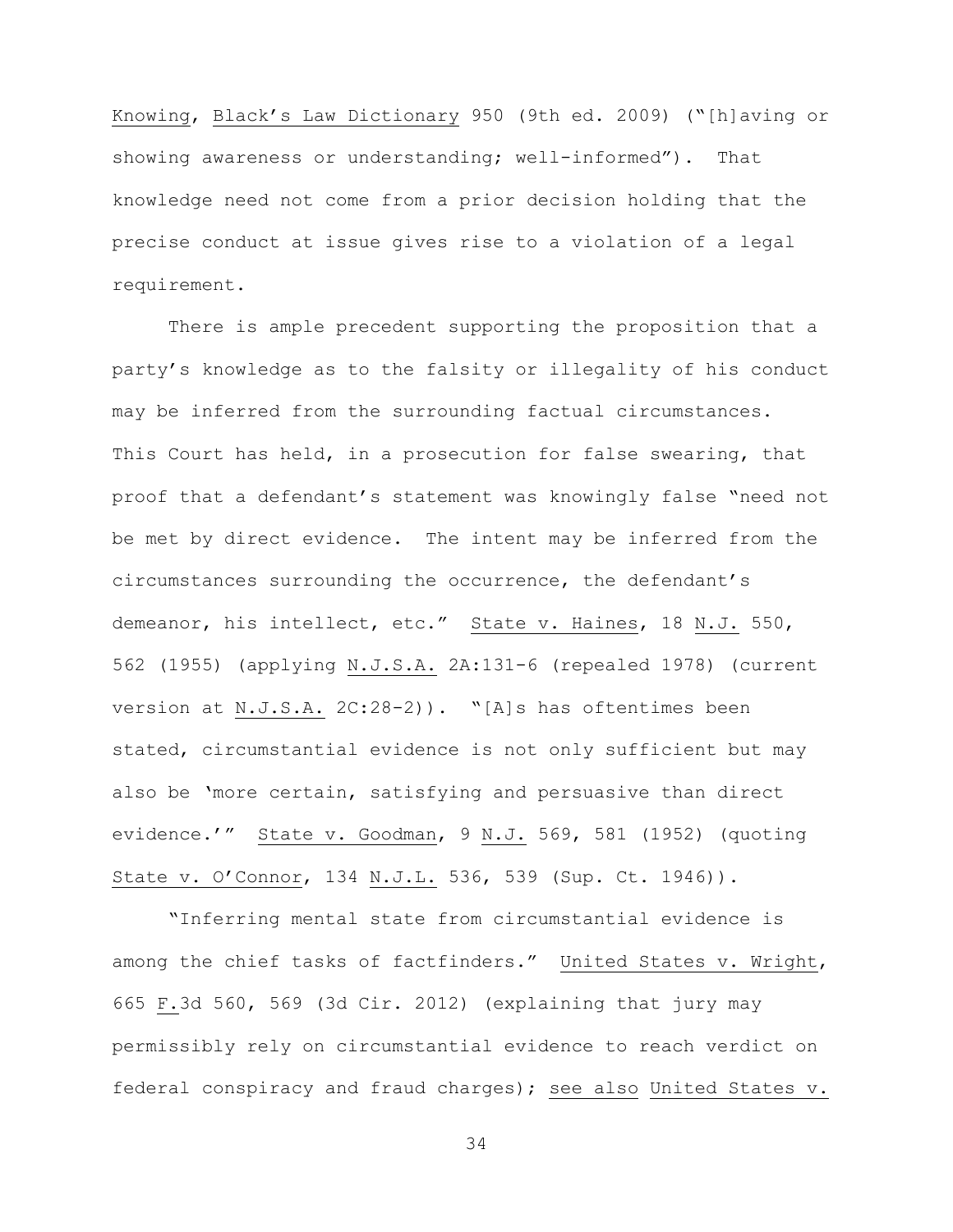Brodie, 403 F.3d 123, 147 (3d Cir. 2005) ("A jury may infer a willful violation of a known legal obligation from the facts and circumstances surrounding the case."). In the criminal context, the prosecution "can prove the requisite mental state through either direct evidence or circumstantial evidence." McFadden v. United States, 576 U.S. , 135 S. Ct. 2298, 2304 n.1, 192 L. Ed. 2d 260, 269 n.1 (2015). In a civil action under the IFPA, no less than in a criminal trial, the defendant's knowledge of a violation may be proven by circumstantial evidence.

With that standard in mind, we turn to defendants' argument that knowledge in this instance could come only from a prior decision that would have, or should have, informed defendants of the certainty of the illegality of their practice model. And, further, we address the argument that defendants similarly required a definitive holding that would have informed them that a regulatory business-practice requirement, relating to permissible practice models, could provide the platform from which a knowing violation of the IFPA could emanate. We address the latter first.

V.

## A.

Defendants claim that, even if their practice model violated the Board's regulations governing the permissible business structures for the organization of a medical practice,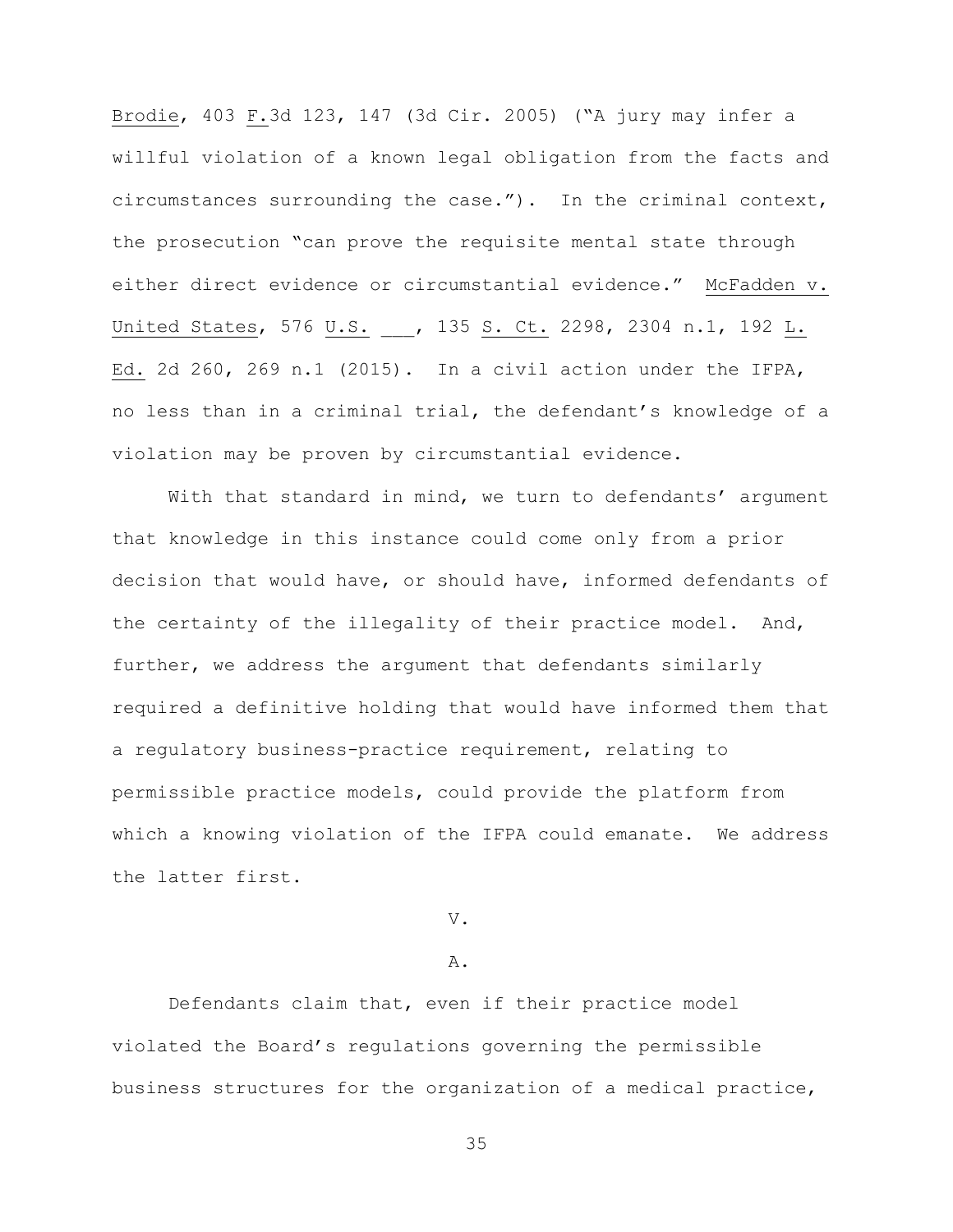defendants could not have knowingly violated the IFPA because it was not clear at the time that compliance with those practicestructure regulations was "material" to insurance claims submissions. See N.J.S.A. 17:33A-4. Defendants seemingly concede that the Appellate Division's May 1997 decision in Orthopedic Evaluations, Inc., supra, 300 N.J. Super. at 516-17, at about the time that Northfield was being incorporated, was the earliest point at which practitioners could have known that the Board's regulatory provisions are material for purposes of insurance coverage.

We do not accept the proposition that, prior to Orthopedic Evaluations, Inc., a reasonable actor would not have known that compliance with the regulatory provisions governing the organization, supervision, and control of a medical practice was material to an insurance submission by that medical practice. Addressing coverage under the Automobile Reparation Reform Act, N.J.S.A. 39:6A-1 to -35, the appellate panel in Orthopedic Evaluations, Inc., supra, observed that "[a] fair reading of the Act . . . requires the conclusion that any healthcare service authorized by the Act, in order to be eligible for recognition, must also comply with any other significant qualifying requirements of law that bear upon rendition of the service." 300 N.J. Super. at 516. As a matter of public policy, "[t]he law should accord no recognition to such entities and operations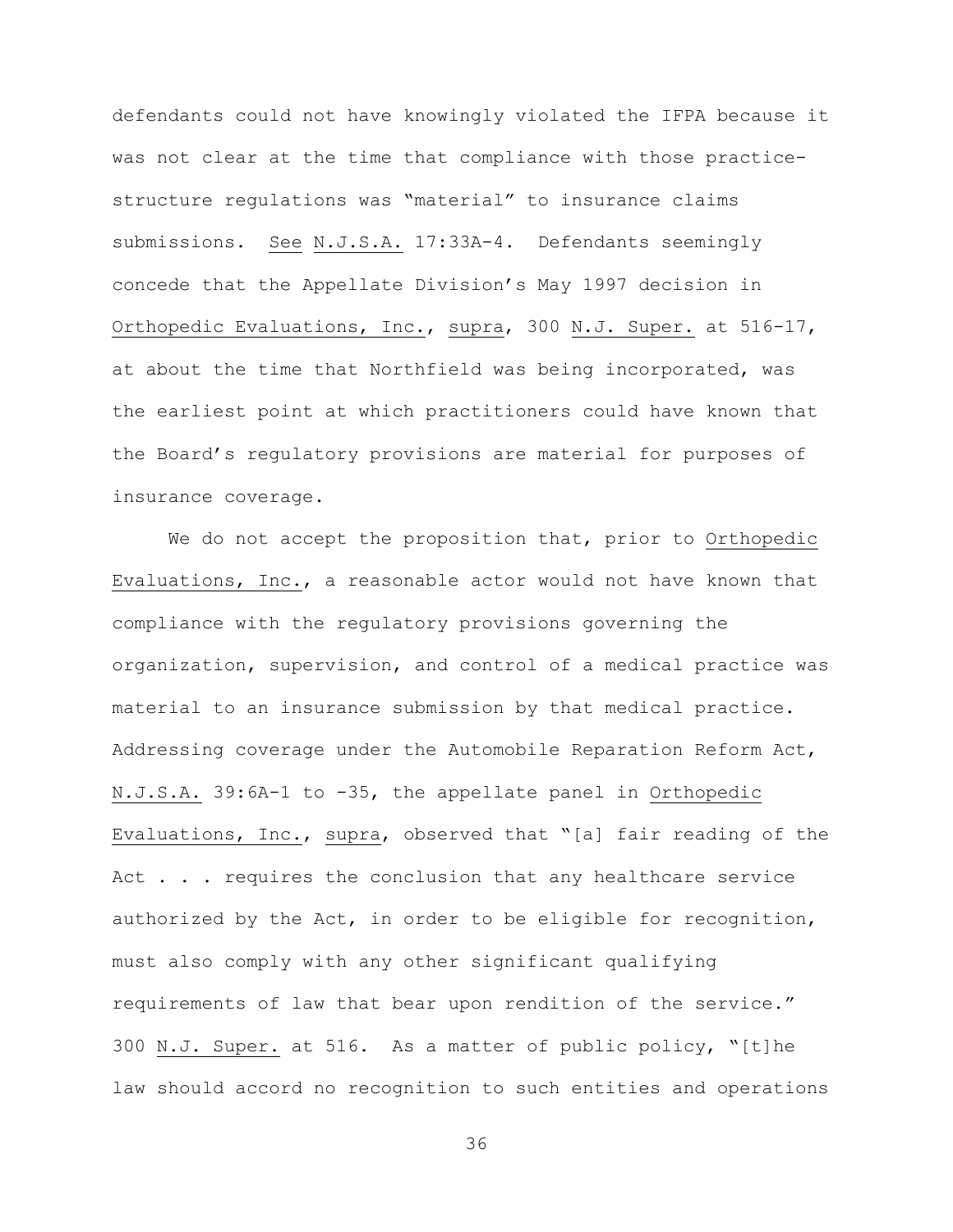which place the public at risk by failing to provide the professional supervision and control deemed essential by the Board." Id. at 517. See also Varano, supra, 366 N.J. Super. at 6 (same); Prudential Prop. & Cas. Ins. Co. v. Midlantic Motion X-Ray, Inc., 325 N.J. Super. 54, 60 (Law Div. 1999) ("The failure of a [healthcare] provider or service to adhere to [N.J.A.C. 13:35-2.5(b)], or any other significant state statute or agency regulation, renders that provider or service ineligible for reimbursement under [N.J.S.A. 39:6A-1 to -35]."). The theory of all those cases reflects that in New Jersey a practice entity must comply with all statutes and regulations governing the permissible structures for control, ownership, and direction of a medical practice, including the use of professional services interconnected with a medical practice.

Health care services are highly regulated, and professionals engaged in the provision of health care - including persons such as defendants, who undertook to facilitate that activity -- are on notice of the legal requirements applicable to their practice and operations. Material Damage Adjustment Corp. v. Open MRI of Fairview, 352 N.J. Super. 216, 227 (Law Div. 2002). We do not deal here with an honest mistake made in the course of completing a reimbursement form submitted to an insurer. This case goes to the basic structure of a practice and how it is owned,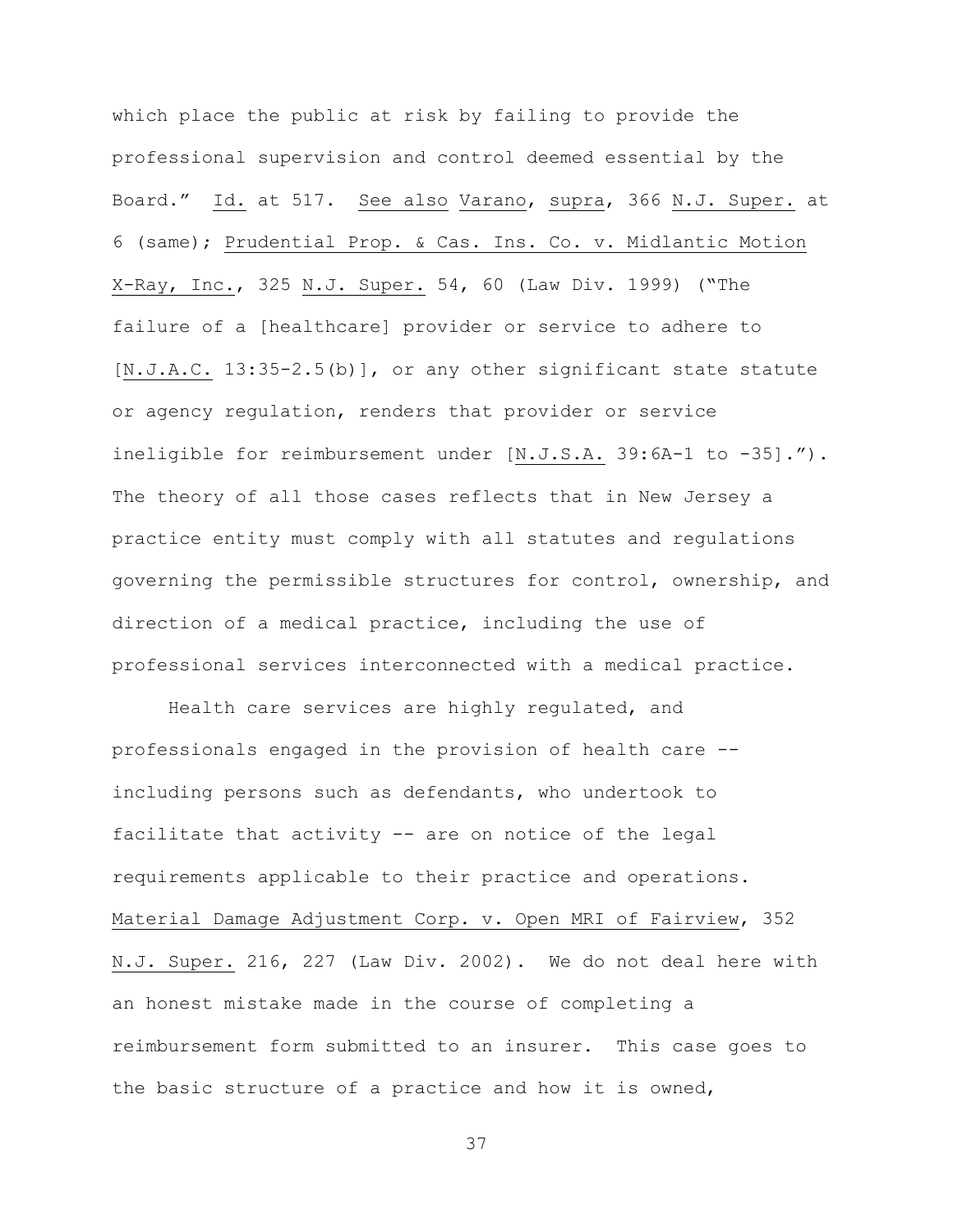controlled, and directed. Those concerns go to the core of who may practice medicine in this State. The practice of medicine is a privilege to be exercised in accordance with all licensing and practice requirements and restrictions. One cannot claim, or feign, ignorance of those regulatory requirements and restrictions until there is an express command applicable to a precise set of facts.

Accordingly, we turn next to the regulatory requirements in place governing the lawful structures for medical practices when Borsody and Dahan promoted their practice model and the manner in which their model was constructed to work on paper and in practice.

B.

As previously discussed, N.J.A.C. 13:35-6.16 establishes the proper structure of a medical practice and incorporates the manner in which the corporate practice of medicine may be employed. See N.J.A.C.  $13:35-6.16(f)(1)-(3)$ . Subsection (f)(3) defines employment as "an ongoing associational relationship between a licensee and professional practitioner(s) or entity on the professional practice premises for the provision of professional services, whether the licensee is denominated as an employee or independent contractor, for any form of remuneration." In adopting section 6.16 in 1992, the Board explained that subsection (f)(3) bars "a licensee with a more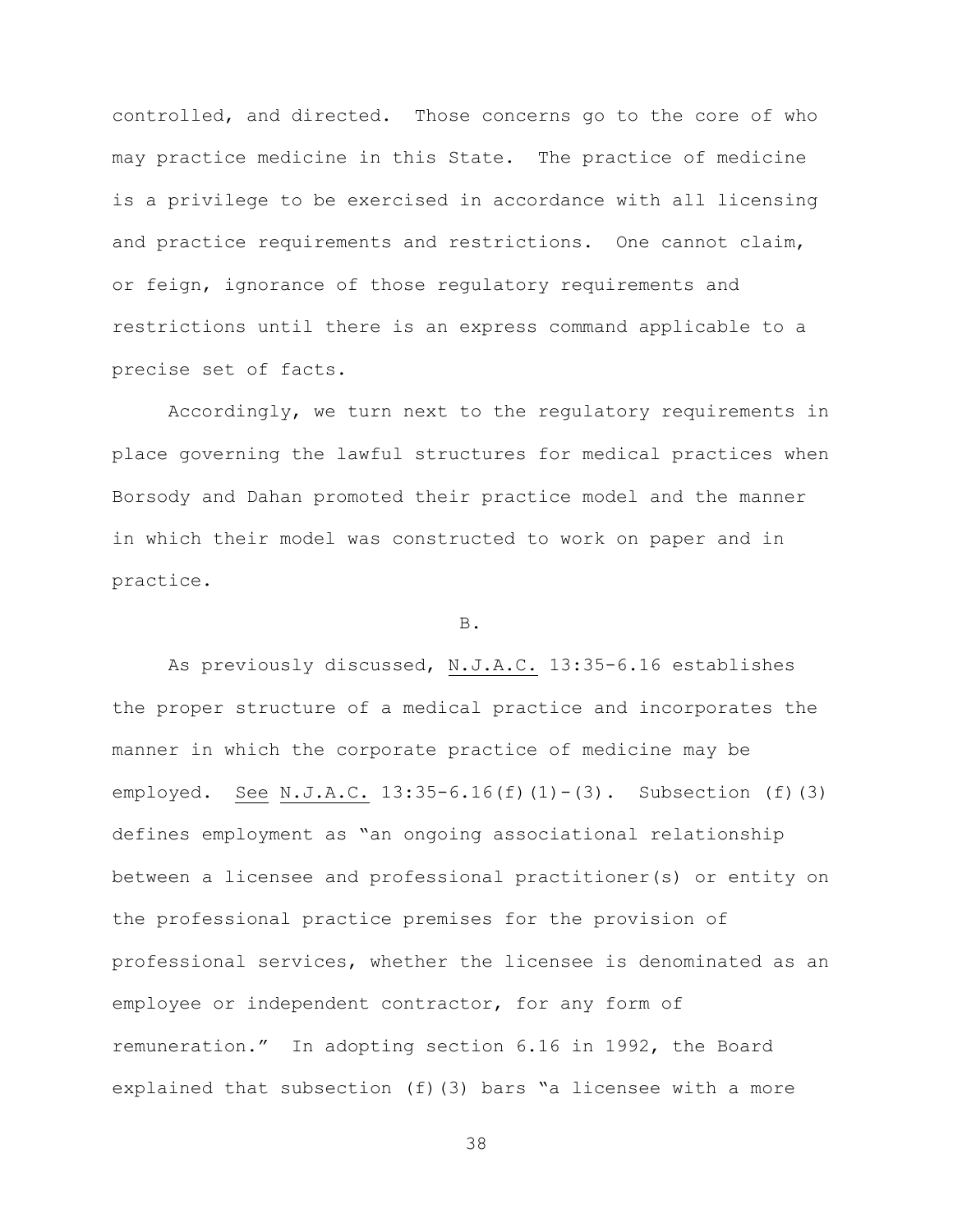limited scope of practice -- however competent within the scope of license -- [from] professionally supervis[ing] the quality of work of a plenary licensee." 24 N.J.R. 626, 630 (1992). N.J.A.C. 13:35-6.16(f)(3)(i) states simply and without ambiguity that a practitioner with a plenary license "shall not be employed by a practitioner with a limited scope of license."

Although N.J.A.C. 13:35-6.16 allows for a solo practice as well as a partnership or professional association, employment is broadly defined to include even an ongoing associational relationship between a licensee and a professional practitioner or entity on the professional practice premises for the provision of professional services, regardless of whether the plenary licensee is labelled an employee or independent contractor. Within the breadth of the concept of "employment," the regulation reinforces the theme of maintaining professional discretion in form and substance, depriving anyone or any corporate entity of the opportunity to control or attempt to exert control over the exercise of professional discretion by a plenary licensee. See ibid. That protection against control over the plenary licensee is brought about through the clear prohibitions expressed through the concept of employment in the regulation. In addition, the Earle I opinion also clearly states the same.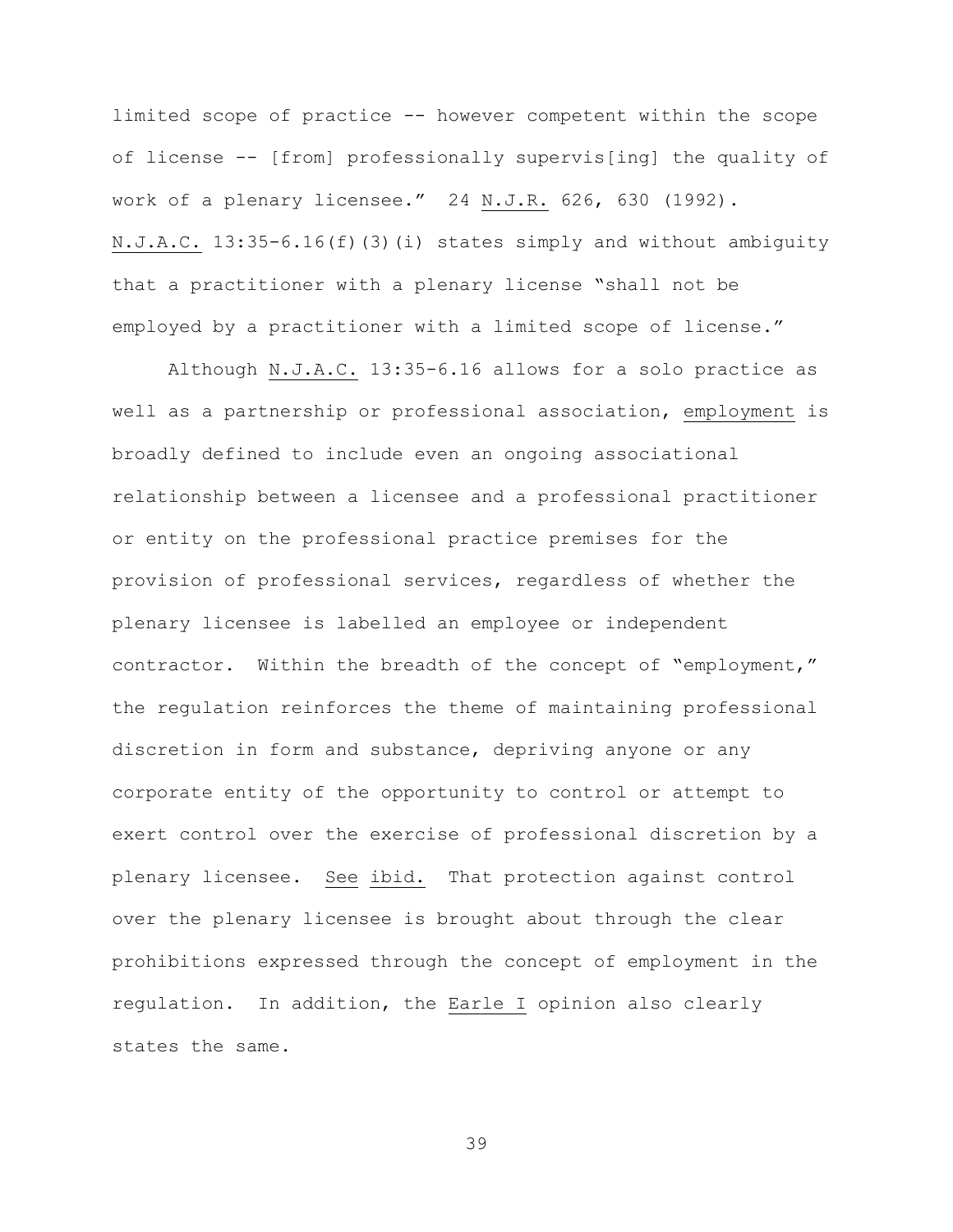In answering the question put to the Board, the Earle I letter addresses many ways in which the formal design of a corporate medical practice would have an impermissible corrosive effect on the professional discretion expected to be exercised by the plenary licensee. The guidance informs that the formal design of the relationship is not dispositive of whether there is the risk of inappropriate encroachment on a plenary licensee's discretion. The letter states expressly, "[w]hile we recognize that it is nominally the Professional Association which is the 'employer' rather than the chiropractor, for our purposes that would be a distinction without a difference." The thrust of the entire Earle I letter makes plain that the Board would allow no subterfuge to shield the existence of a real or potential corrupting influence that could be exercised by a management company or by a professional association where a licensee with a lesser scope of practice, like a chiropractor, could actually wield control over the practice of medicine by a plenary licensee.

# $\mathcal{C}$ .

Based on the regulations in effect at the time and the testimony at trial, the trial court here could reasonably conclude that Borsody, as well as Dahan, knew of the regulatory requirements at issue, promoted a practice scheme specifically designed to circumvent those requirements while appearing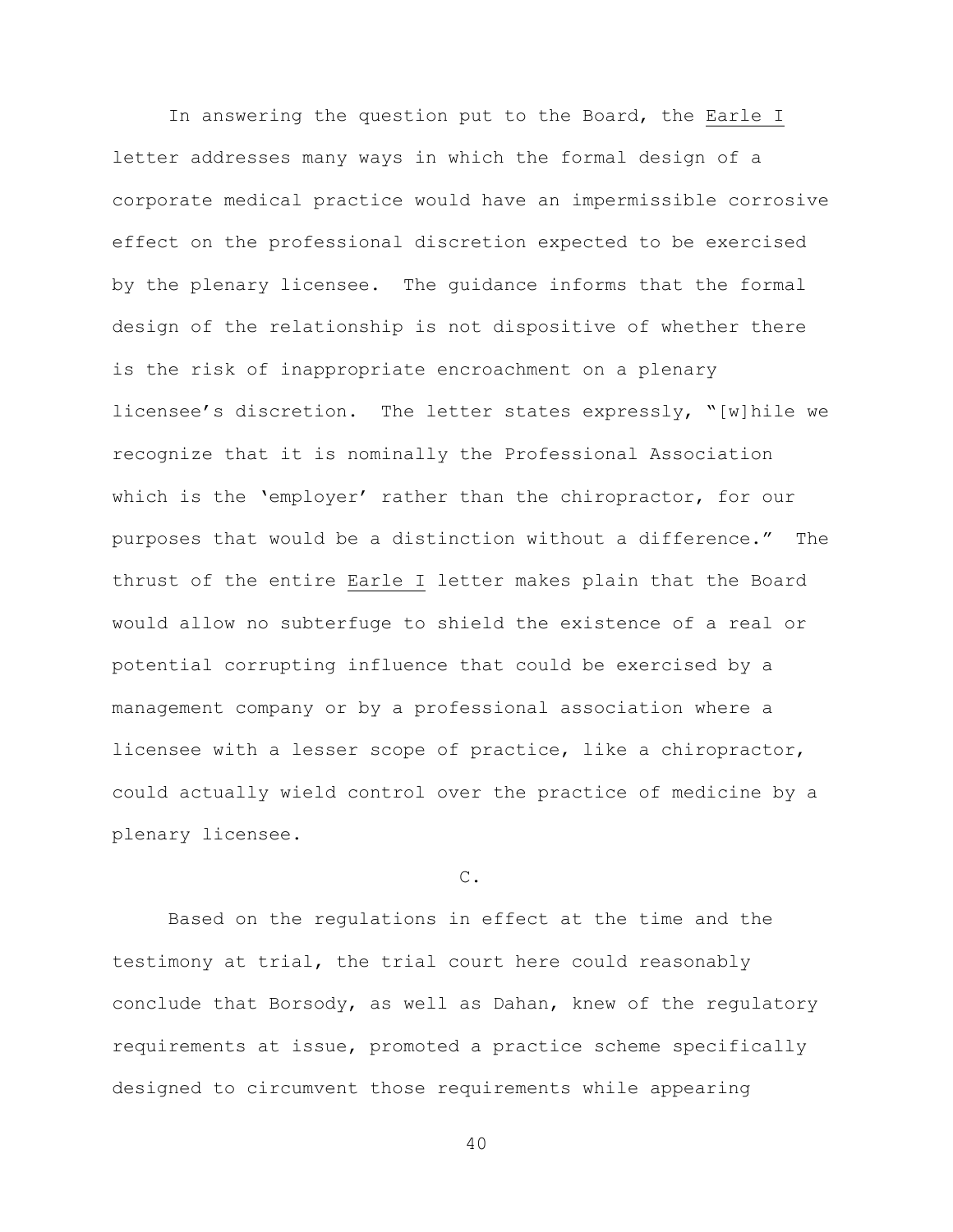compliant, and therefore knowingly assisted in the provision of services, the foreseeable result of which was the submission of invalid and misleading claims under the IFPA.

Based on the plain language of the regulation and the clarity of expression in the guidance of Earle I, we find no basis for crediting the argument that defendants could not have known that their structure violated the Board's regulatory requirements. The documents and structure promoted and designed by defendants accomplished what the regulations sought to avoid. They placed control over the medical practice in the hands of a chiropractor, subjecting plenary licensees to his effective control through interconnected contracts and the imposition of the threat of substantial monetary penalties. Importantly, the plan sought to conceal those features to appear compliant.

The scheme vested bare legal title in a physician. However, the physician, besides being subject to direction and financial control by a chiropractor-owner of a management company, in reality was a stranger to the medical practice and was not operationally in control, having been demonstrated to have "sold" her license to multiple practices utilizing the socalled "Doc-in-the-Box" structure in New Jersey and many other states. In fact, she was recommended to Neuner for use as the nominal medical owner of Northfield. And, when she and Neuner had a disagreement, the veneer of her "control" over the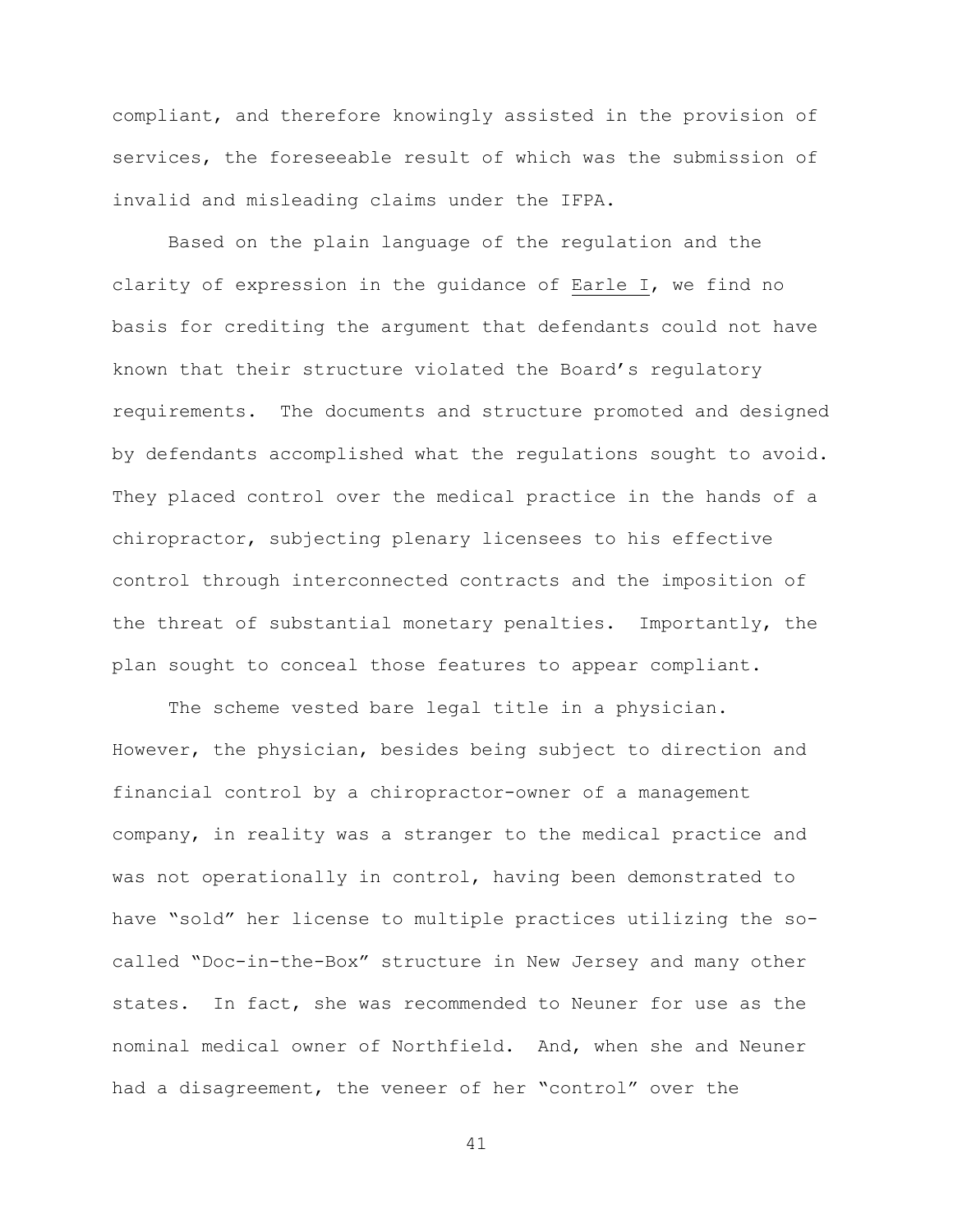practice was shattered. The chiropractor exercised his ability to utilize her previously required, undated resignation form and affidavit of non-issued or lost certificate to make it appear that she voluntarily transferred her "ownership" in Northfield to the next medical doctor, who was selected by Neuner to own the medical practice.

That structure was found by the trial court to have violated the requirements governing ownership, control, and direction of a medical practice. The trial court reached its conclusions based on those harsh facts, having heard the witnesses and examined the structure of this practice design, formulated in such a way as to make it appear that a medical doctor was "in charge" of the Northfield practice.

Clearly, with the 1999 decision in Schick, supra, the practice structure at issue here was first held to constitute both a violation of N.J.A.C. 13:35-6.16's form-of-practice requirements and a potential avenue for finding an IFPA violation. 328 N.J. Super. at 621. As noted in the parties' arguments, following that decision, other courts have reasoned similarly. See, e.g., Varano, supra, 366 N.J. Super. at 6 ("A provider in violation of N.J.A.C. 13:35-6.16 is not eligible to receive PIP benefits."). That said, we reject the contention that the Schick decision was required to have been issued in order to render the practice structure here incompatible with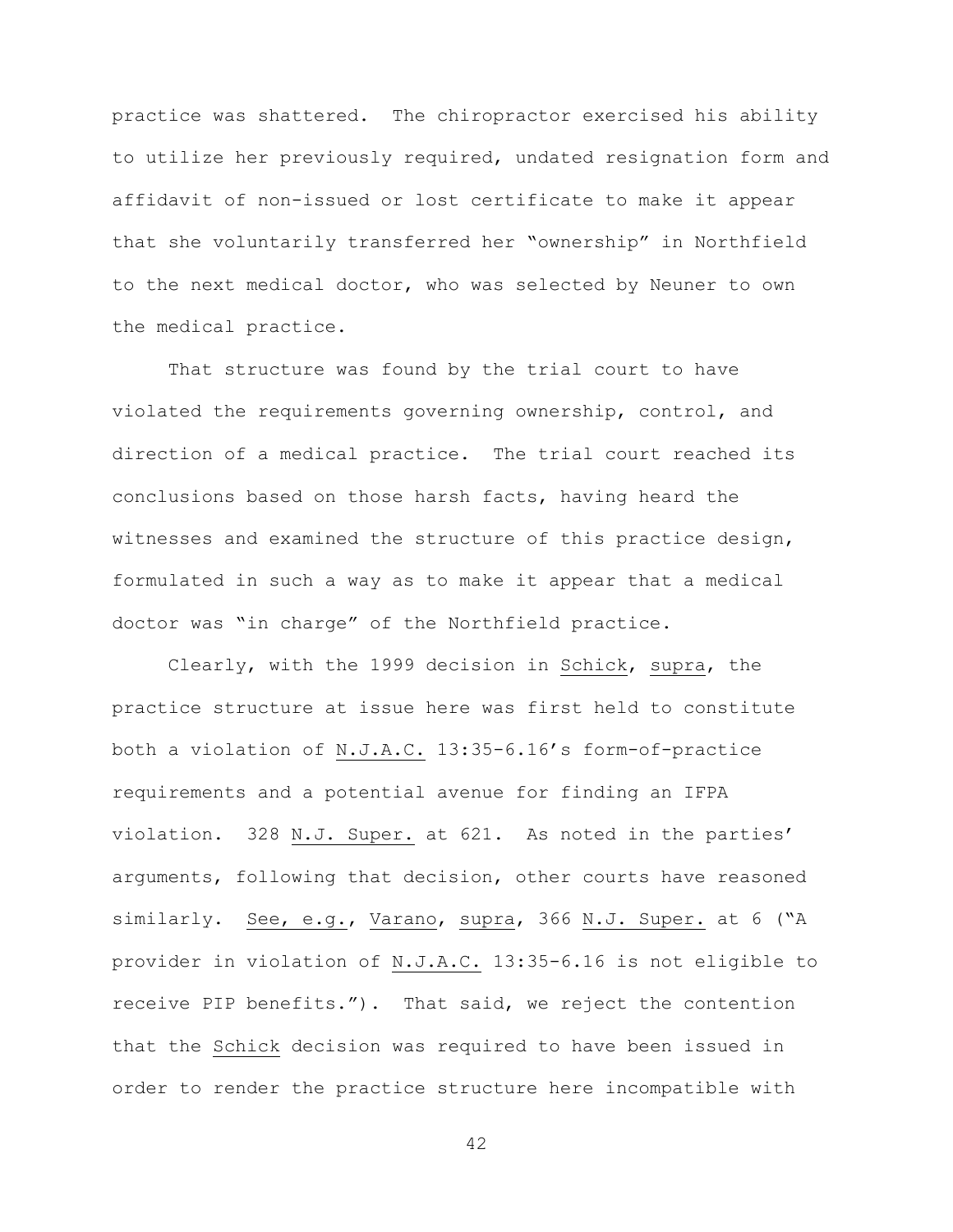regulatory requirements and to provide a platform for a conclusion that a knowing IFPA violation could be proved under N.J.S.A. 17:33A-4(b).

Here, there was an abundance of proof that the contracts and penalties -- imposed on the doctor named as nominal owner in title of this practice -- placed control of the medical practice in the hands of a chiropractor. That clearly supported finding is not overcome by any form-over-substance argument based on the placement of bare legal title in the plenary licensee who participated in this scheme. The trial court demonstrated clarity of vision in recognizing that this medical practice structure violated both the letter and spirit of the Board's rule.

Moreover, the lengths that defendants went to in shielding the true controller of this practice from view undermine any basis for interfering with the trial court's assessment of the mixed question of fact and law that was presented to the court. It is apparent to us, as a reviewing court, that the fact-finder was also incorporating credibility findings in assessing the reasonableness of the scheme defendants were seeking to defend in this IFPA matter. We extend a wide berth of deference to the fact-finder in such matters. Considering all of the circumstances involved in defendants' interactions with Neuner, the trial court could reasonably conclude that defendants